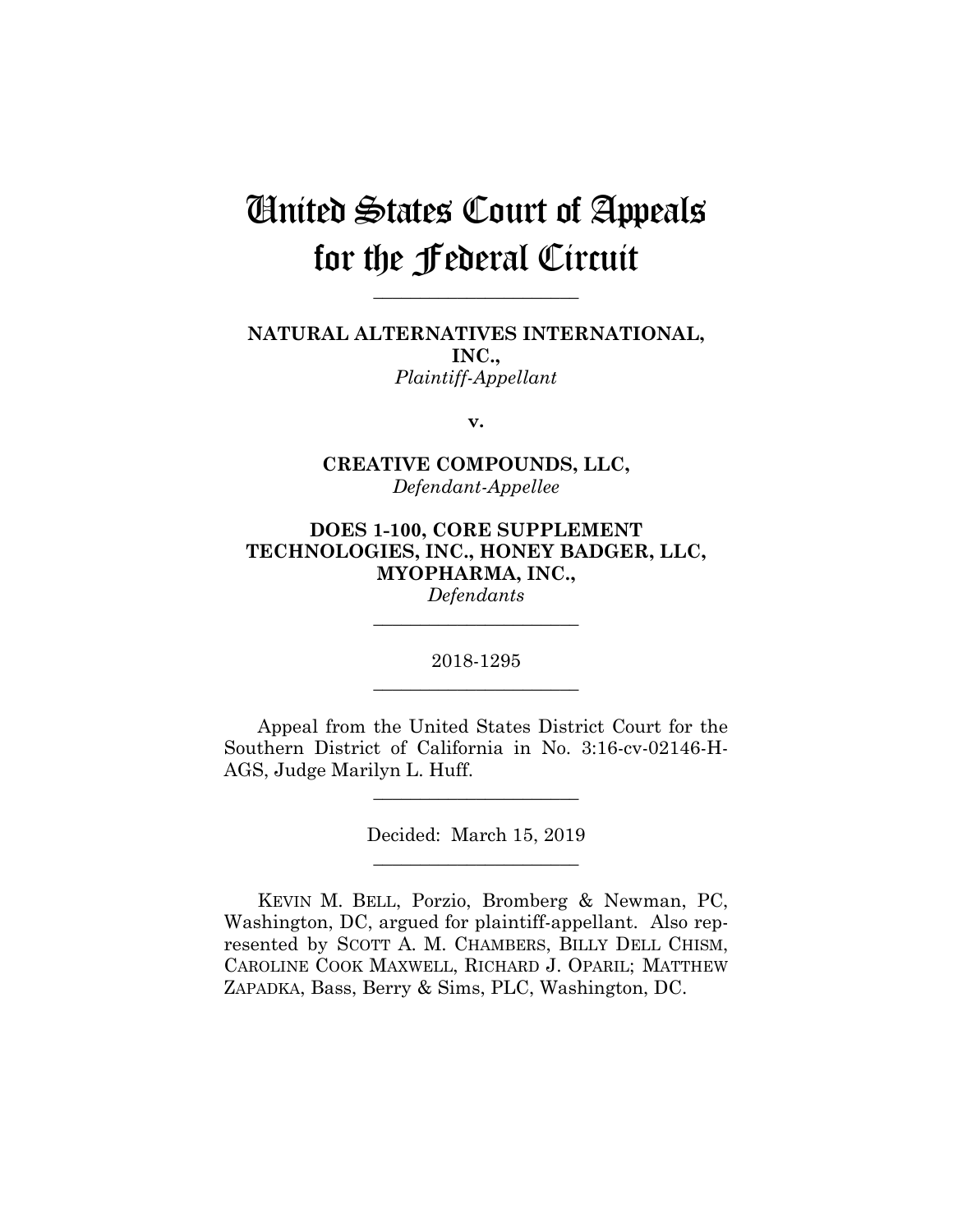NATURAL ALTERNATIVES INTL. v. CREATIVE COMPOUNDS, LLC 2

 KEVIN JOHN O'SHEA, O'Shea Law LLC, Jackson, MO, argued for defendant-appellee.

 MELISSA A. BRAND, Biotechnology Innovation Organization, Washington, DC, for amicus curiae Biotechnology Innovation Organization. Also represented by HANSJORG SAUER; BRIAN PAUL BARRETT, Eli Lilly and Company, Indianapolis, IN.

 KEVIN EDWARD NOONAN, McDonnell, Boehnen, Hulbert & Berghoff, LLP, Chicago, IL, for amici curiae Christopher Michael Holman, David Lund, Adam Mossoff, Kristen J. Osenga, David O. Taylor. Also represented by AARON VINCENT GIN.

Before MOORE, REYNA, and WALLACH, *Circuit Judges.*

 $\mathcal{L}_\text{max}$  and  $\mathcal{L}_\text{max}$  and  $\mathcal{L}_\text{max}$  and  $\mathcal{L}_\text{max}$ 

Opinion for the court filed by *Circuit Judge* MOORE.

Opinion concurring-in-part and dissenting-in-part filed by *Circuit Judge* REYNA.

MOORE, *Circuit Judge*.

Natural Alternatives International, Inc., appeals a decision of the U.S. District Court for the Southern District of California granting Creative Compounds, LLC's motion for judgment on the pleadings that the asserted claims of U.S. Patent Nos. 5,965,596, 7,825,084, 7,504,376, 8,993,610, 8,470,865, and RE45,947 are not patent eligible. Because Creative Compounds has failed to demonstrate under Natural Alternatives' proposed claim constructions that the claims are not patent eligible, we reverse and remand.

#### **BACKGROUND**

Natural Alternatives owns a number of patents that relate to dietary supplements containing beta-alanine and have substantially similar specifications. Beta-alanine is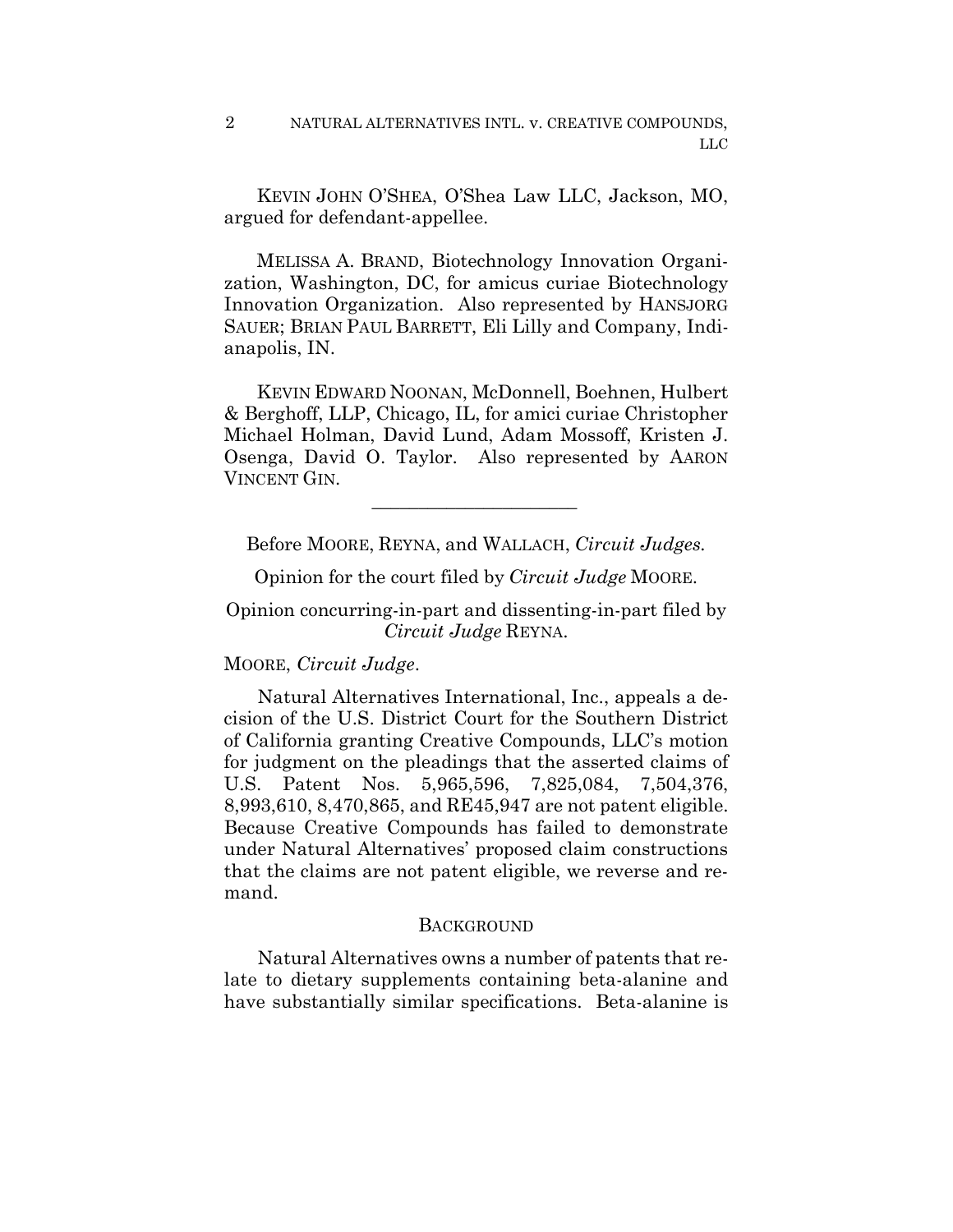an amino acid. Together with histidine, another amino acid, it can form dipeptides that are found in muscles. *E.g.*, '596 patent 1:59–64. The dipeptides are involved in the regulation of intra-cellular pH during muscle contraction and development of fatigue, and variations in dipeptide concentrations affect the anaerobic work capacity of individual athletes. *Id.* at 4:58–62, 5:1–3. One of these dipeptides is carnosine, which contributes to hydronium ion buffering. *Id.* at 2:11–13. During certain sustained exercise, hydronium ions and lactate can accumulate and severely reduce intracellular pH. *Id.* at 1:50–54. The reduced pH interferes with the creatine-phosphorylcreatine system, a part of the process by which energy is generated in cells, particularly muscle cells. *Id.* at 1:31–43, 1:54–55. The claimed patents generally relate to the use of beta-alanine in a dietary supplement to "increas[e] the anaerobic working capacity of muscle and other tissue." *Id.* at 2:16–18.

Natural Alternatives has asserted its patents in multiple suits in the Southern District of California. Creative Compounds moved for judgment on the pleadings, which the district court granted. Applying the two-part test from *Alice Corp. Party Ltd. v. CLS Bank International*, 573 U.S. 208, 217 (2014), it held all of the asserted claims were directed to patent ineligible subject matter under 35 U.S.C. § 101 and lacked an inventive concept sufficient to render them patent eligible. The district court granted judgment in favor of Creative Compounds, and Natural Alternatives timely appealed. We have jurisdiction under 28 U.S.C.  $§ 1295(a)(1).$ 

## LEGAL STANDARDS

Section 101 of the Patent Act provides that "[w]hoever invents or discovers any new and useful process, machine, manufacture, or composition of matter, or any new and useful improvement thereof, may obtain a patent therefor, subject to the conditions and requirements of this title."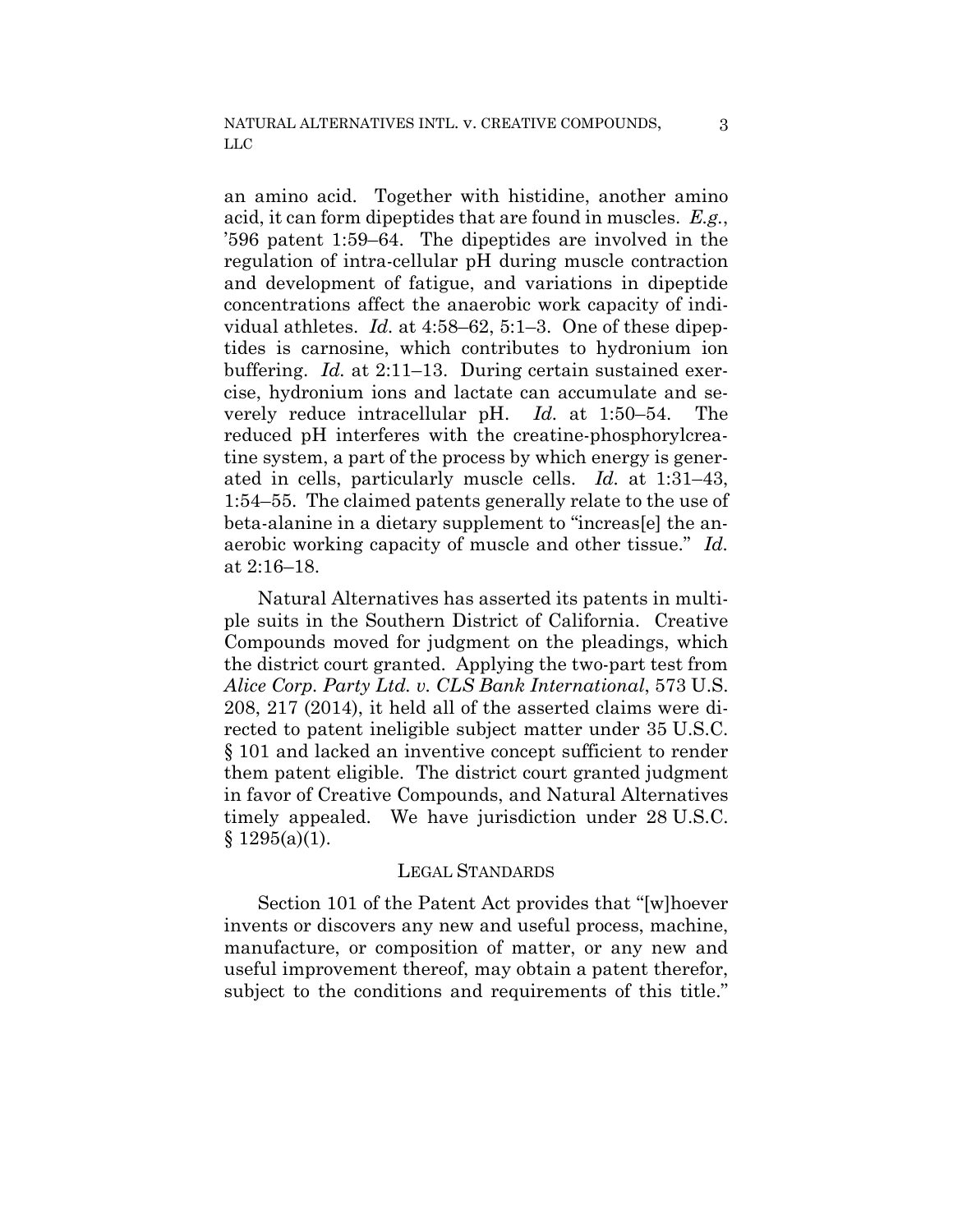4

35 U.S.C. § 101. The term "process" "includes a new use of a known process, machine, manufacture, composition of matter, or material." 35 U.S.C. § 100(b). The Supreme Court has explained that under § 101, patent protection does not extend to the patent ineligible concepts of laws of nature, natural phenomena, and abstract ideas, which are "building blocks of human ingenuity." *Alice*, 573 U.S. at 216–17. We must therefore distinguish between claims to patent ineligible subject matter and those that "integrate the building blocks into something more." *Id.* at 217.

In doing so, we first determine whether the claims at issue are "directed to" a patent ineligible concept. *Id.* As the Supreme Court has cautioned, we must be careful in this analysis as "too broad an interpretation of this exclusionary principle could eviscerate patent law. For all inventions at some level embody, use, reflect, rest upon, or apply laws of nature, natural phenomena, or abstract ideas." *Mayo Collaborative Servs. v. Prometheus Labs., Inc.*, 566 U.S. 66, 71 (2012). If we determine that the claims are directed to a patent ineligible concept, "we consider the elements of each claim both individually and 'as an ordered combination' to determine whether additional elements 'transform the nature of the claim' into a patenteligible application," i.e., whether there is an "inventive concept." *Alice*, 573 U.S. at 217 (*quoting Mayo*, 566 U.S. at 78–79).

Eligibility under § 101 is a question of law based on underlying facts that, ultimately, we review de novo. *SAP Am. v. InvestPic, LLC*, 898 F.3d 1161, 1166 (Fed. Cir. 2018). It may be resolved on a motion to dismiss where "there are no factual allegations that, taken as true, prevent resolving the eligibility question as a matter of law." *Aatrix Software, Inc. v. Green Shades Software, Inc.*, 882 F.3d 1121, 1125 (Fed. Cir. 2018).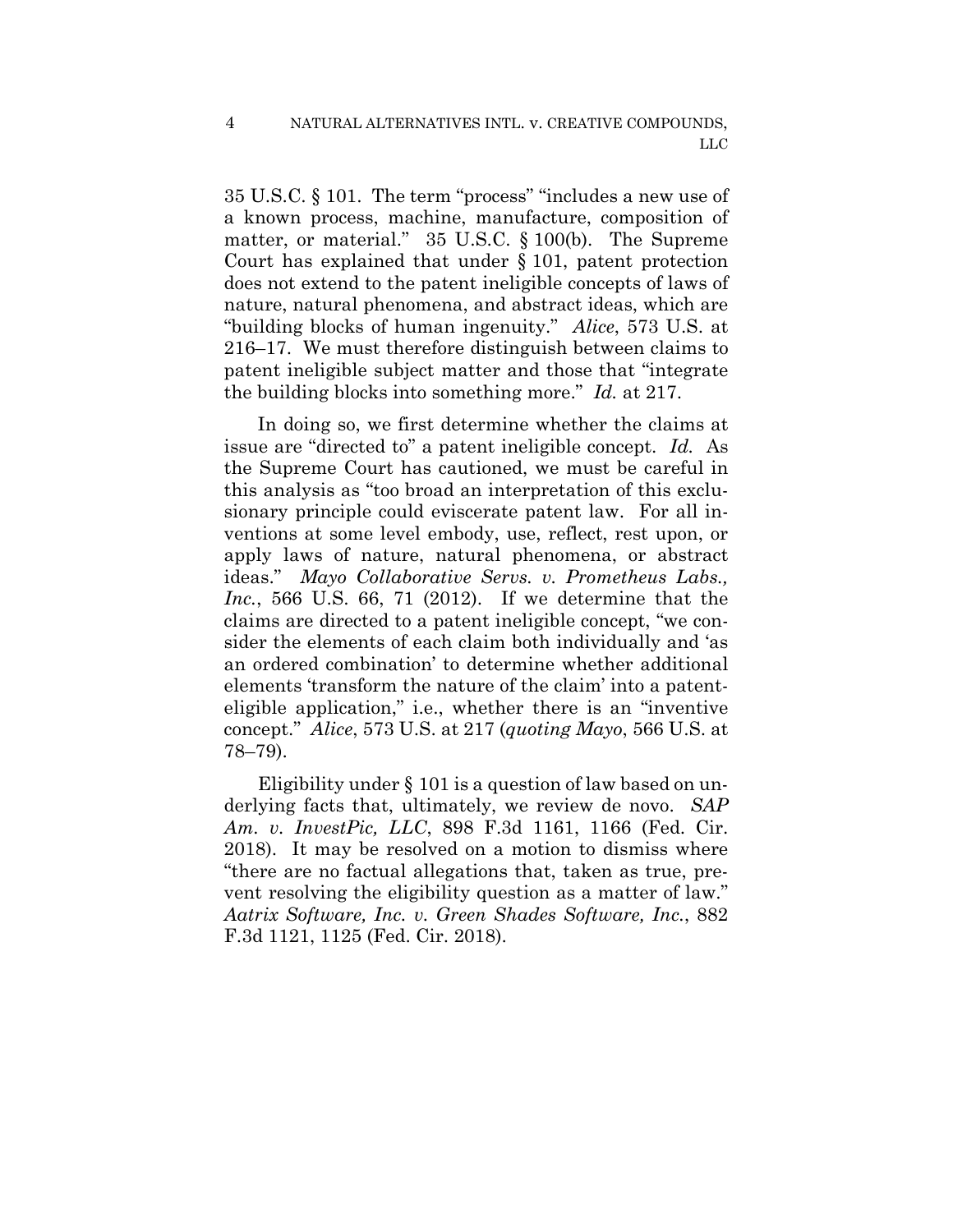#### **DISCUSSION**

The district court held that the claims at issue are not patent eligible and dismissed. We review a district court's Rule 12(c) dismissal for judgment on the pleadings under the law of the regional circuit. *Amdocs (Isr.) Ltd. v. Openet Telecom, Inc.*, 841 F.3d 1288, 1293 (Fed. Cir. 2016). The Ninth Circuit reviews a court's grant of judgment on the pleadings de novo. *Newton v. Parker Drilling Mgmt. Servs., Ltd.*, 881 F.3d 1078, 1083 (9th Cir. 2018). This analysis is "functionally identical" to the standard for deciding a motion to dismiss. *Cafasso v. Gen. Dynamics C4 Sys., Inc.*, 637 F.3d 1047, 1055 n.4 (9th Cir. 2011) (quoting *Dworkin v. Hustler Magazine Inc.*, 867 F.2d 1188, 1192 (9th Cir. 1989)). In doing so, the court "inquire[s] whether the complaint's factual allegations, together with all reasonable inferences, state a plausible claim for relief." *Id.* at 1055. In the Ninth Circuit, a court deciding a motion under Rule 12 may consider "material which is properly submitted as part of the complaint," including documents that are not physically attached to the complaint, if their authenticity is not contested and the complaint necessarily relies on them, and it may take judicial notice of matters of public record. *See Lee v. City of L.A.*, 250 F.3d 668, 688–89 (9th Cir. 2001).

The district court stated that in performing its eligibility analysis, it accepted Natural Alternatives' proposed claim constructions. J.A. 7 n.3. This was proper given the stage of the litigation. Applying the proposed claim constructions, we hold that the complaint's factual allegations, together with all reasonable inferences, plausibly establish the eligibility of the representative claims.[1](#page-4-0)

<span id="page-4-0"></span><sup>&</sup>lt;sup>1</sup> Though the dissent suggests disagreement with those constructions, we note that neither party argued for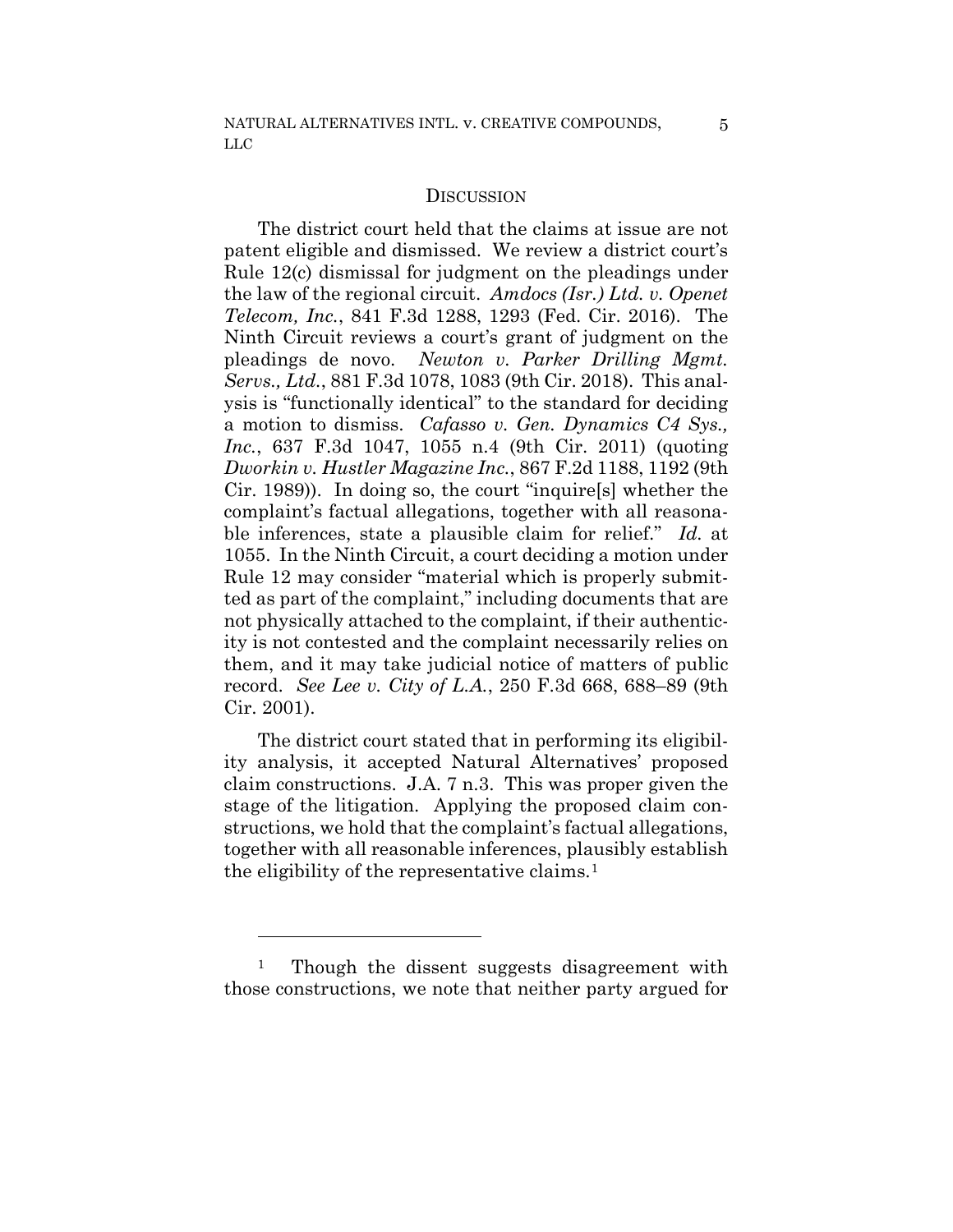1

Several of the asserted patents claim methods of treatment using beta-alanine ("the Method Claims"). Claim 1 of the '596 patent and claim 1 of the '865 patent have been treated as representative of the claims in those patents. Claim 1 of the '596 patent recites:

a different construction on appeal. The dissent's primary criticism is that the "effective" limitation "is not disclosed in the plain language of the claims and is only present by virtue of the proposed claim construction." Dissent at 5. Respectfully, this is not factually accurate as nearly all of the claims of four of the patents at issue contain express limitations requiring effectiveness. *See* '865 patent 22:56– 23:29 (all claims require the amount administered be "effective to increase beta-alanylhistidine dipeptide synthesis in the tissue"); '596 patent 14:66–15:6 (all claims require the amount administered be "effective to increase betaalanylhistidine dipeptide synthesis in the tissue"); '084 patent 22:57–64, 23:1–24:3 (claims 13–14 and 16–18 require the claimed method "increase beta-alanylhistidine dipeptide synthesis in a tissue" and "the anaerobic working capacity of the tissue is increased"); '610 patent 22:24–23:5 (all claims require the supplement "increase[] beta-alanyl histidine levels in muscle tissue sufficient to delay the onset of fatigue in the human"). The dissent also suggests the "dietary supplement" limitation may not be a limitation because it only appears in the preamble of the claims. Dissent at 6. Again, that is not correct with regard to the claims at issue, many of which expressly include the dietary supplement limitation in the body. *See* '865 patent 22:56–23:29 (all claims); '610 patent 22:24–23:5 (all claims). In other claims, the "dietary supplement" language in the preamble provides a clear antecedent basis for language in the body of the claims. *See* '084 patent 22:25– 38 (claims 1–4).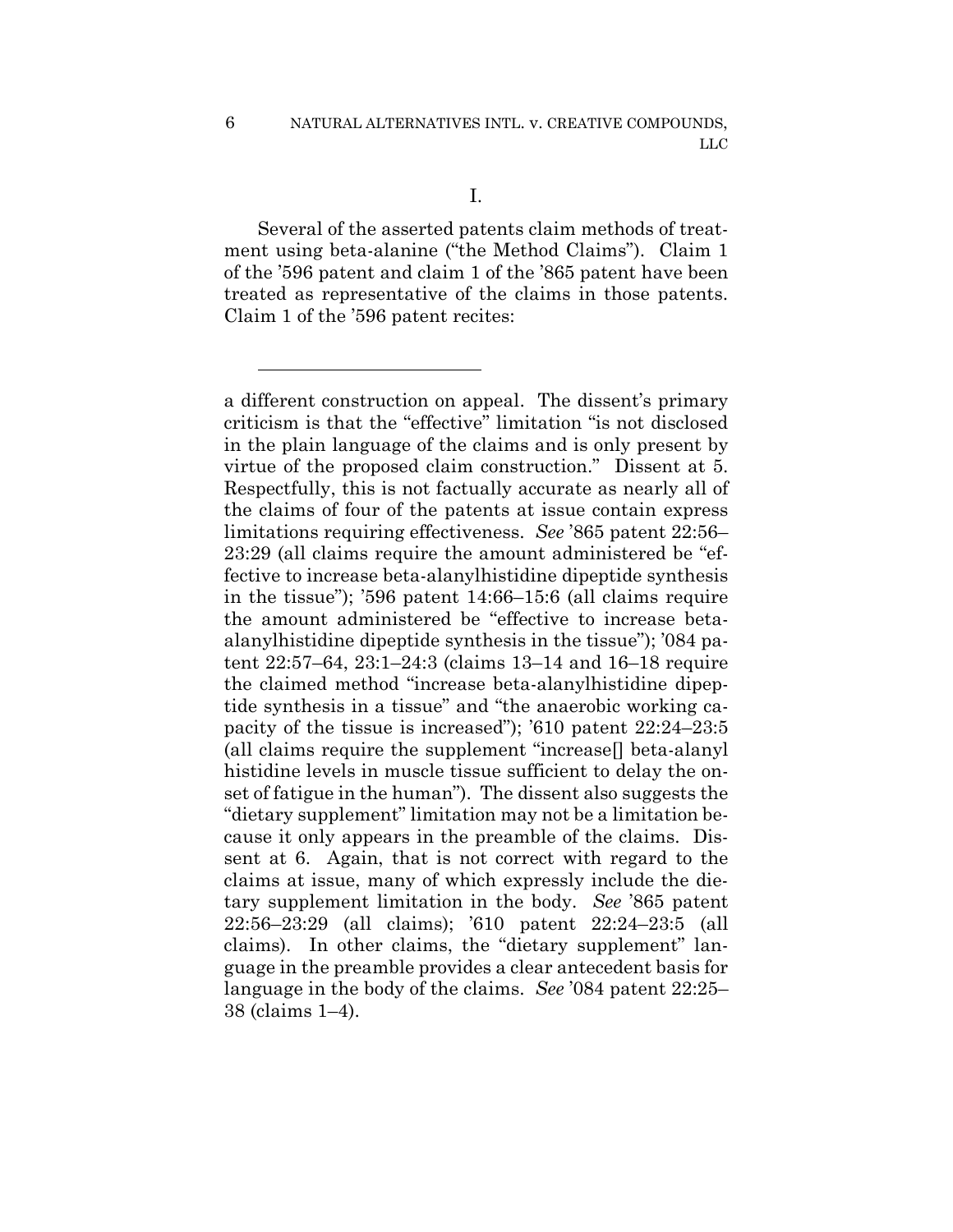1. A method of regulating hydronium ion concentrations in a human tissue comprising:

providing an amount of beta-alanine to blood or blood plasma *effective to increase beta-alanylhistidine dipeptide synthesis in the human tissue*; and

exposing the tissue to the blood or blood plasma, whereby the concentration of beta-alanylhistidine is increased in the human tissue.

Claim 1 of the '865 patent recites:

1. A method of increasing anaerobic working capacity in a human subject, the method comprising:

a) providing to the human subject an amount of an amino acid to blood or blood plasma *effective to increase beta-alanylhistidine dipeptide synthesis* in the tissue, wherein said amino acid is at least one of:

i) beta-alanine that is not part of a dipeptide, polypeptide or oligopeptide;

ii) an ester of beta-alanine that is not part of a dipeptide, polypeptide or oligopeptide; or

iii) an amide of beta-alanine that is not part of a dipeptide, polypeptide or oligopeptide; and

b) exposing the tissue to the blood or blood plasma, whereby the concentration of beta-alanylhistidine is increased in the tissue,

wherein the amino acid is provided through a *dietary supplement*.

Natural Alternatives' proposed construction of the "effective" limitations is to "elevates beta-alanine above natural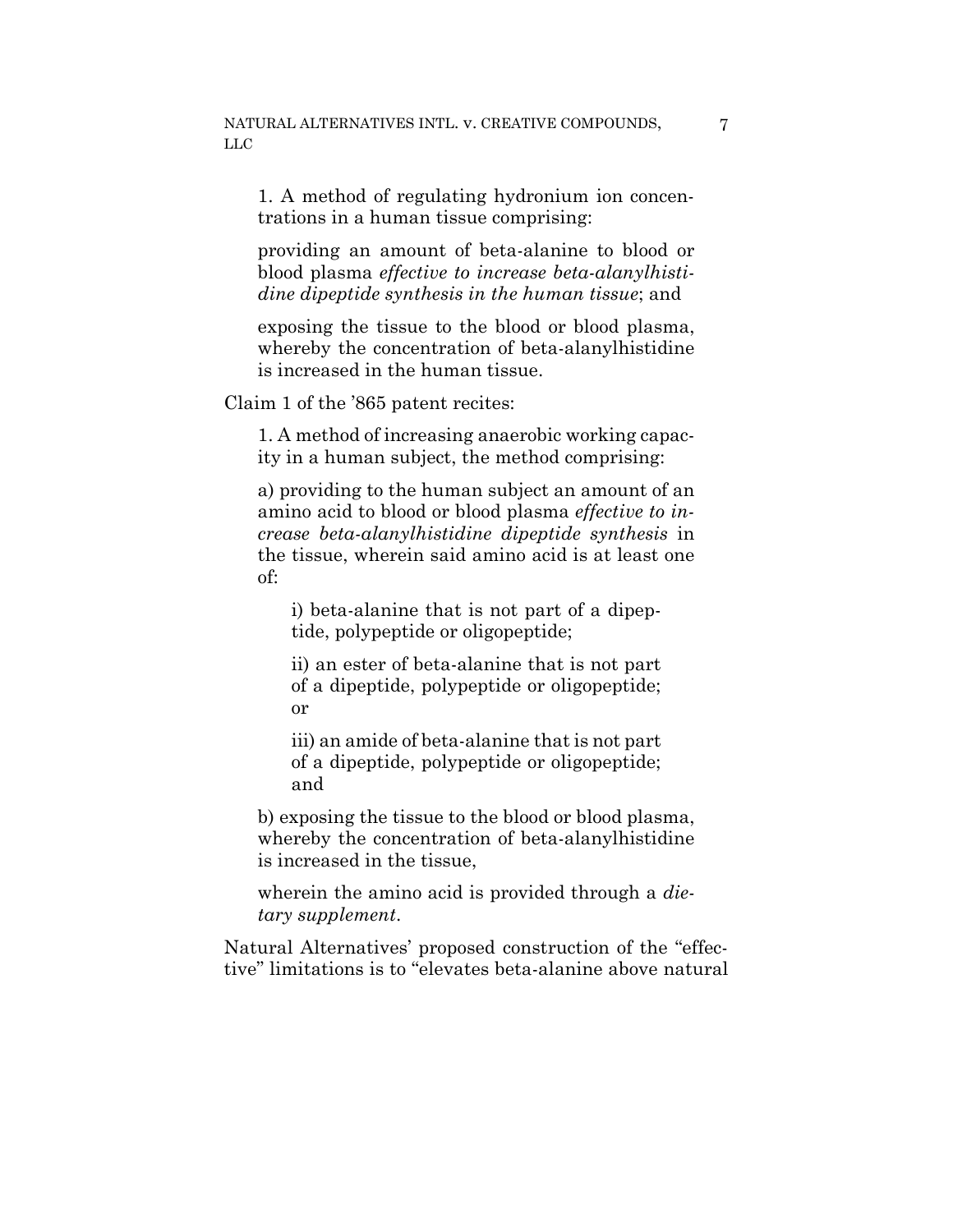levels to cause an increase in the synthesis of beta-alanylhistidine dipeptide in the tissue." J.A. 579–81. It defines "dietary supplement" as "an addition to the human diet, which is not a natural or conventional food, which effectively increases athletic performance when administered to the human over a period of time." J.A. 581. It also defines "increasing anaerobic working capacity" as "increasing the amount of work performed by a muscle under lactate producing conditions." J.A. 580.

The district court held both claims are directed to natural laws. It held claim 1 of the '865 patent is directed to the natural law that "ingesting certain levels of beta-alanine, a natural substance, will increase the carnosine concentration in human tissue and, thereby, increase the anaerobic working capacity in a human." J.A. 22. It held claim 1 of the '596 patent is directed to the natural law that "ingesting certain levels of beta-alanine, a natural substance, will increase the carnosine concentration in human tissue and, thereby, aid in regulating hydronium ion concentration in the tissue." J.A. 21. We do not agree.

Administering certain quantities of beta-alanine to a human subject alters that subject's natural state. Specifically, homeostasis is overcome, and the subject's body will produce greater levels of creatine. *See* '596 patent 5:27–35. This, in turn, results in specific physiological benefits for athletes engaged in certain intensive exercise. *See* '596 patent 5:21–23. The claims not only embody this discovery, they require that an infringer actually administer the dosage form claimed in the manner claimed, altering the athlete's physiology to provide the described benefits. These are treatment claims and as such they are patent eligible.

As we explained in *Vanda Pharmaceuticals Inc. v. West-Ward Pharmaceuticals International Ltd.*, 887 F.3d 1117, 1134–36 (Fed. Cir. 2018), claims that are directed to particular methods of treatment are patent eligible. The claims in *Vanda* involved a method of treating patients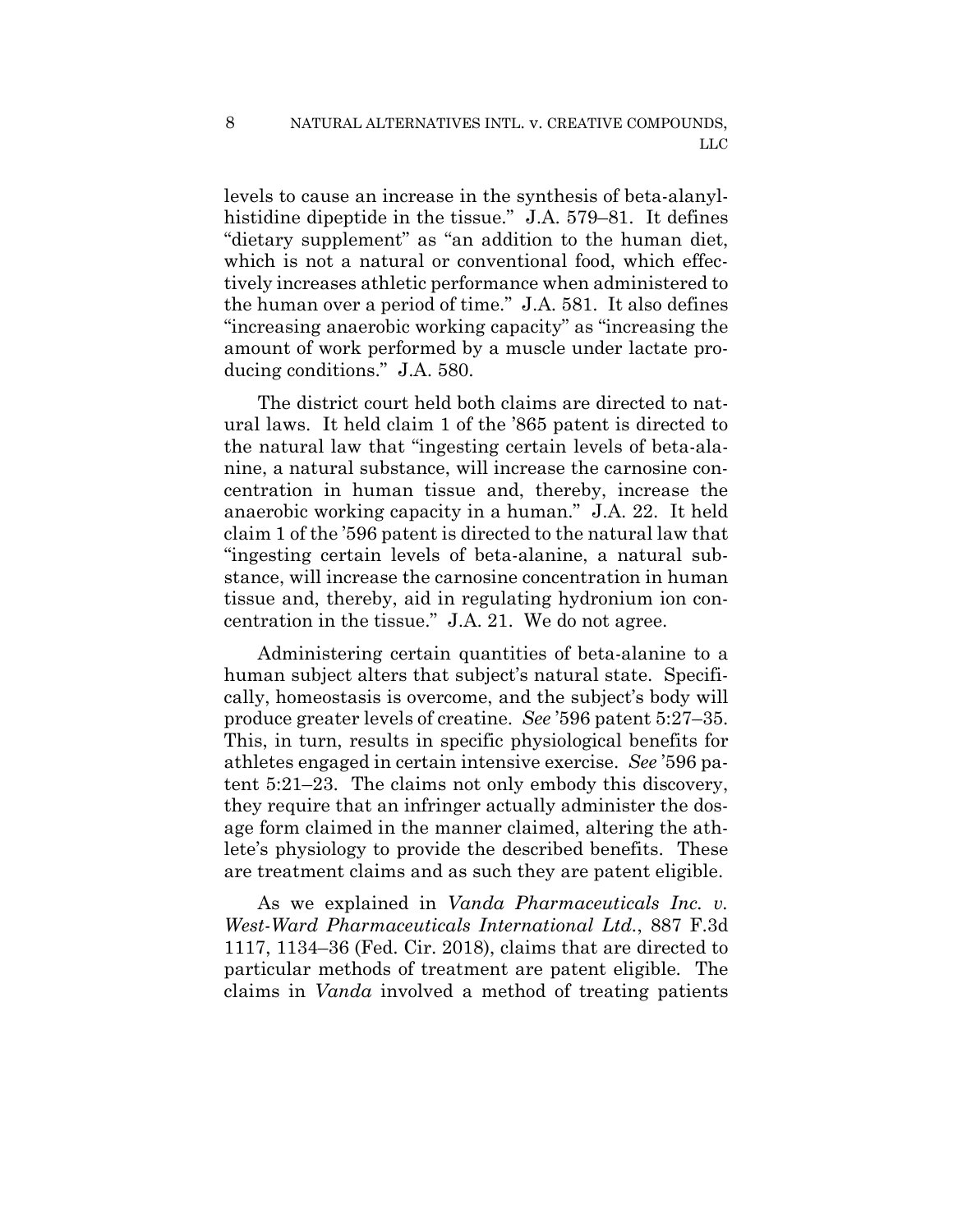with schizophrenia that first required performing a genetic test to determine if a patient was a CYPD2D6 performer. *Id.* at 1121. Based on the results of that test, a particular dose of iloperidone was selected and internally administered. *Id.* As a result, the risk of QTc prolongation, a dangerous side effect, was decreased. *Id.* at 1121 & n.2. We held that the claims were not directed to a natural relationship between iloperidone, CYP2D6 metabolism, and QTc prolongation. *Id.* at 1134. While we acknowledged that the inventors had recognized the underlying relationships, we explained that those were not what was claimed. *Id.* at 1135. Instead, the claims were directed to a patent-eligible method of using iloperidone to treat schizophrenia, "a specific method of treatment for specific patients using a specific compound at specific doses to achieve a specific outcome." *Id.* at 1136.

Unlike the claims held ineligible in *Mayo*, which required only the observation of a natural law, the *Vanda*  claims required a doctor to affirmatively administer a drug to alter a patient's condition from their natural state. *Id.* at 1135. In *Mayo*, the discovery underlying the claims was that when blood levels were above a certain level harmful effects were more likely and when they were below another level the drug's beneficial effects were lost. Nothing in the claim required any application of that discovery beyond the "steps that must be taken in order to apply the laws in question." *Mayo*, 566 U.S. at 82. The claims at issue in *Mayo* involved administering a prior art drug to a subject and determining the level of drug metabolite in that subject. *Id.* at 74–75. The claims further provided that particular levels of measured metabolite indicated a need to increase or decrease the amount of drug subsequently administered to the subject. *Id.* at 75. The claims did not, however, require any actual action be taken based on the measured level of metabolite. *Id.* at 75–76. The claim, therefore, "was not a treatment claim," because "it was 'not limited to instances in which the doctor actually decreases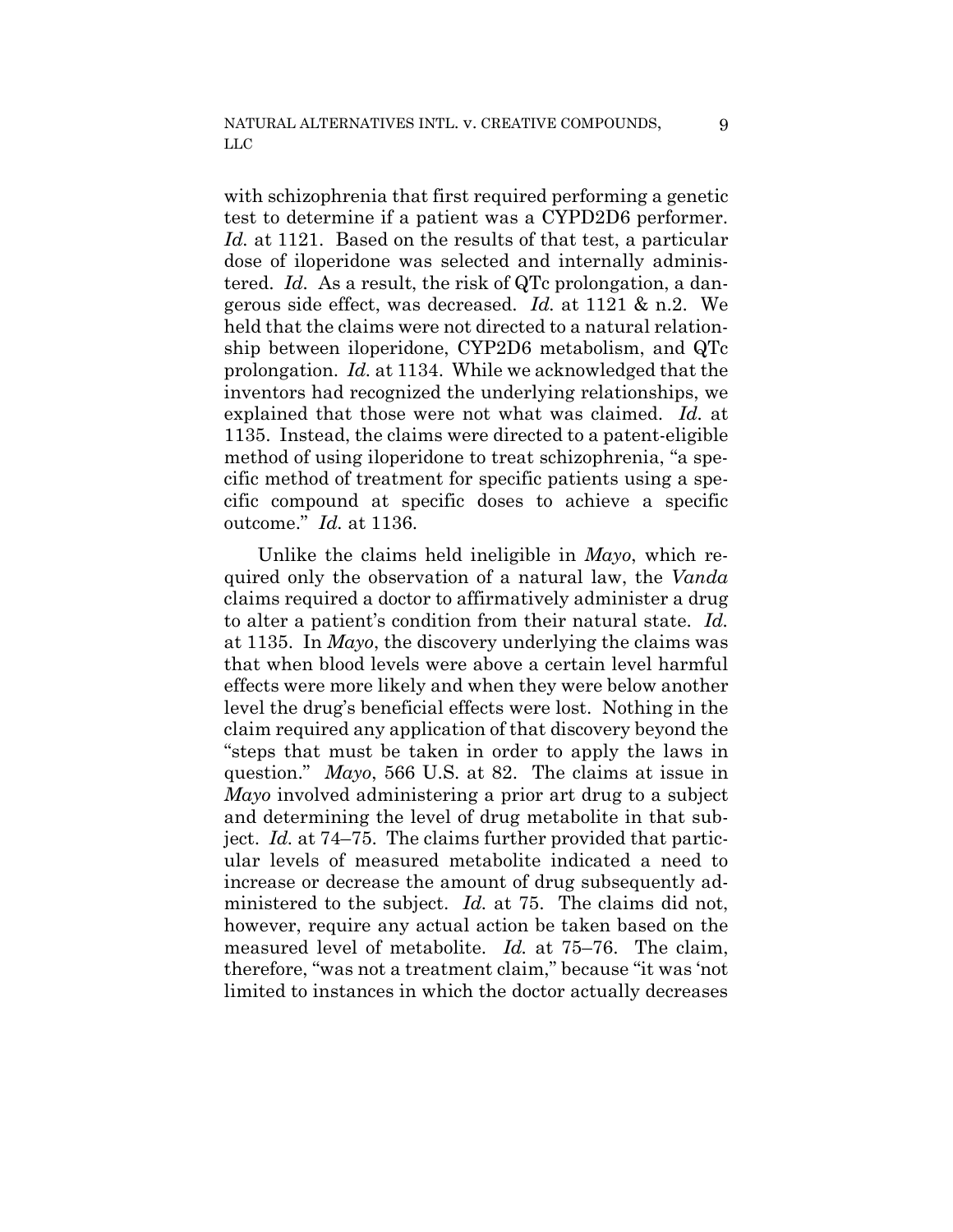(or increases) the dosage level.'" *Vanda*, 887 F.3d at 1136 (quoting *Mayo*, 566 U.S. at 76). This was expressly recognized in *Mayo*, which distinguished the *Mayo* claim from "a typical patent on a new drug or *a new way of using an existing drug*," because the *Mayo* claim did not "confine [its] reach to particular applications" of the natural laws relied upon. 566 U.S. at 87 (emphasis added). Such claims rely on the relationship between the administration of the drug and the physiological effects in the patient. The fact that the human body responds to the treatment through biochemical processes does not convert the claim into an ineligible one. As we explained in *Rapid Litigation Management Ltd. v. CellzDirect, Inc.*, 827 F.3d 1042, 1049 (Fed. Cir. 2016), the "natural ability of the subject matter to *undergo* the process does not make the claim 'directed to' that natural ability."

The Method Claims are directed to patent eligible new ways of using an existing product, beta-alanine, they are treatment claims. This falls clearly within the scope of § 101, which allows for patents on "any new and useful process," including "a new use of a known . . . composition of matter, or material." 35 U.S.C. §§ 100(b), 101. As the Supreme Court explained in *Mayo*, such patents on a new use of an existing drug are "typical." 566 U.S. at 87.

While the Method Claims have similarities to the claims found ineligible in *Mayo,* as they utilize an underlying natural law, this is not sufficient to establish that they are directed to that law. In *Mayo*, the Court held the claims did not do significantly more than simply describe the natural "relationships between concentrations of certain metabolites in the blood and the likelihood that a dosage of a thiopurine drug will prove ineffective or cause harm." *Id.* at 77. The Method Claims similarly rely on the relationships between the administration of beta-alanine and betaalanylhistidine dipeptide synthesis, but under Natural Alternatives' constructions, the Method Claims require specific steps be taken in order to bring about a change in a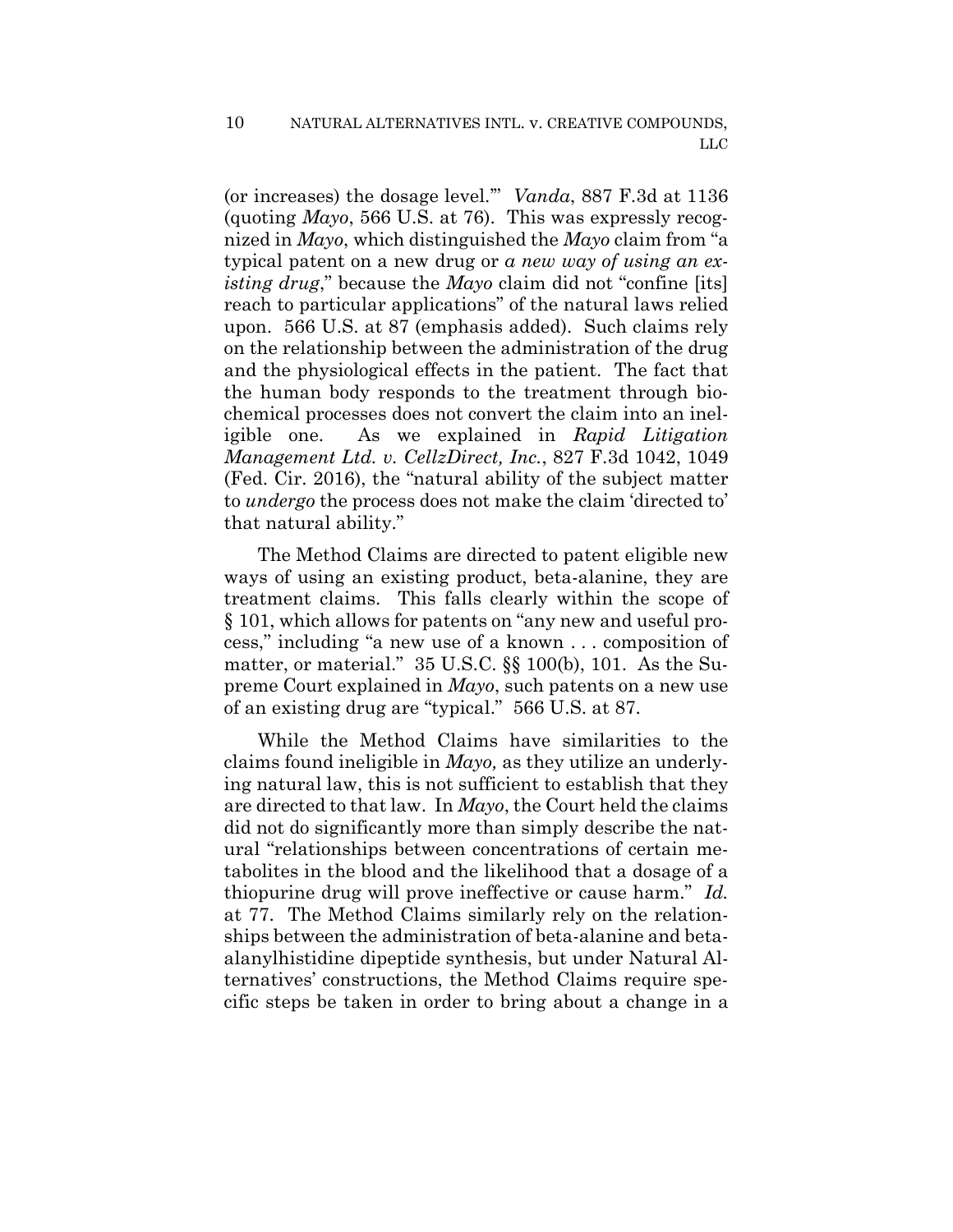subject, altering the subject's natural state. Unlike the claims in *Mayo*, the Method Claims at issue are treatment claims.

Like the claims in *Vanda*, the Method Claims contain specific elements that clearly establish they are doing more than simply reciting a natural law. Like the *Vanda* claims, which specify a patient population to be treated, the Method Claims specify particular results to be obtained by practicing the method. Claim 1 of the '596 patent is directed to a "method of regulating hydronium ion concentrations in a human tissue," and claim 1 of the '865 patent is directed to a "method of increasing anaerobic working capacity in a human subject." Similarly, both the *Vanda*  claims and the Method Claims specify a compound to be administered to achieve the claimed result. Claim 1 of the '596 patent achieves the result through the administration of the specific compound beta-alanine, and claim 1 of the '865 patent requires use of one of the three specified forms of beta-alanine. The claims in *Vanda* further specified the dosages of the compound to be administered. The Method Claims likewise contain a dosage limitation by virtue of the "effective" limitation. As we looked to the specification in *Vanda* to determine the significance of the dosing ranges, 887 F.3d at 1135, here, the specification provides a method for calculating dosage based on a subject's weight, '596 patent 5:48–50. This goes far beyond merely stating a law of nature, and instead sets forth a particular method of treatment.

Similarly, the fact that the active ingredient in the supplement is a molecule that occurs in nature and is consumed as part of the human diet also does not alter our analysis.[2](#page-10-0) Creative Compounds argues that, if it were discovered that beta-alanine or another natural compound

<span id="page-10-0"></span><sup>2</sup> The U.S. Patent and Trademark Office has adopted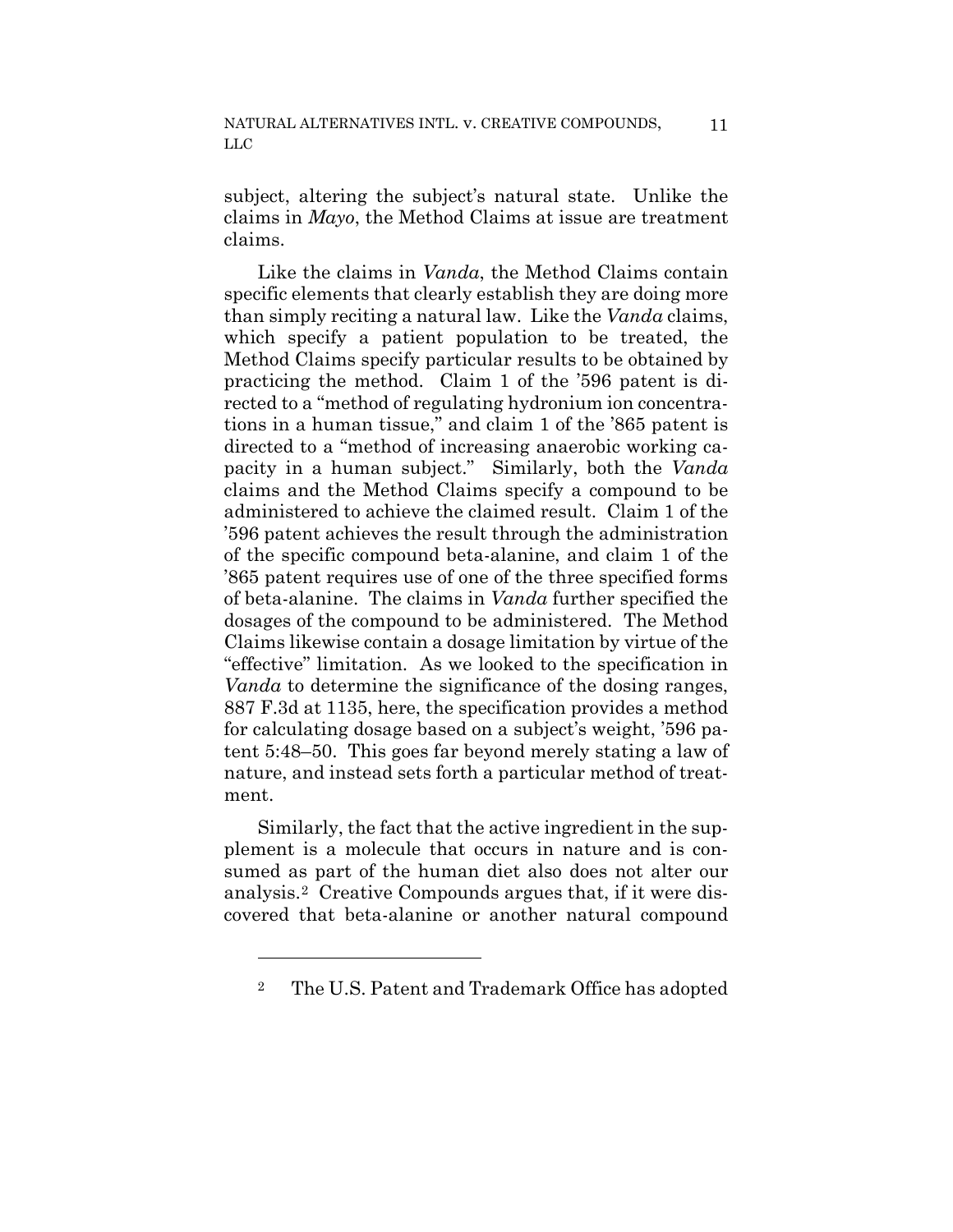can be used to treat or cure Alzheimer's or some other disease, the method for doing so would not be patent eligible. Appellee Br. 28–29; Oral Arg. at 15:10–35. That is not the case before us. That flies in the face of the Patent Act, which expressly permits patenting a new use of an existing product. 35 U.S.C. §§ 100(b), 101. The Supreme Court has also rejected the idea that claims to methods making use of natural products are equivalent to claims to the natural products themselves. *See Ass'n for Molecular Pathology v. Myriad Genetics, Inc.*, 569 U.S. 576, 595 (2013) (distinguishing between method claims for manipulating genes and claims to the genes); *Funk Brothers Seed Co. v. Kalo Inoculant Co.*, 333 U.S. 127, 130 (1948) ("We do not have presented the question whether the methods of selecting and testing the non-inhibitive strains are patentable. We have here only product claims."). Moreover, while beta-alanine may exist in nature, Natural Alternatives has argued that the quantities being administered do not, and that the claimed consumption greatly exceeds natural levels. *See* J.A. 580–81 (providing a construction of the "effective" limitation in each of the Method Claims to mean

guidance on how examiners should determine whether a claim is eligible under § 101 and provided examples of eligible and ineligible claims. Under these guidelines, a claim to a practical application of a natural product to treat a particular disease is patent eligible. The parties dispute the persuasiveness of this document and the weight we should afford it under *Skidmore v. Swift & Co.*, 323 U.S. 134 (1944). The issue before us is a matter of law and the result is clear, thus this is not a case in which *Skidmore*  deference would affect the outcome.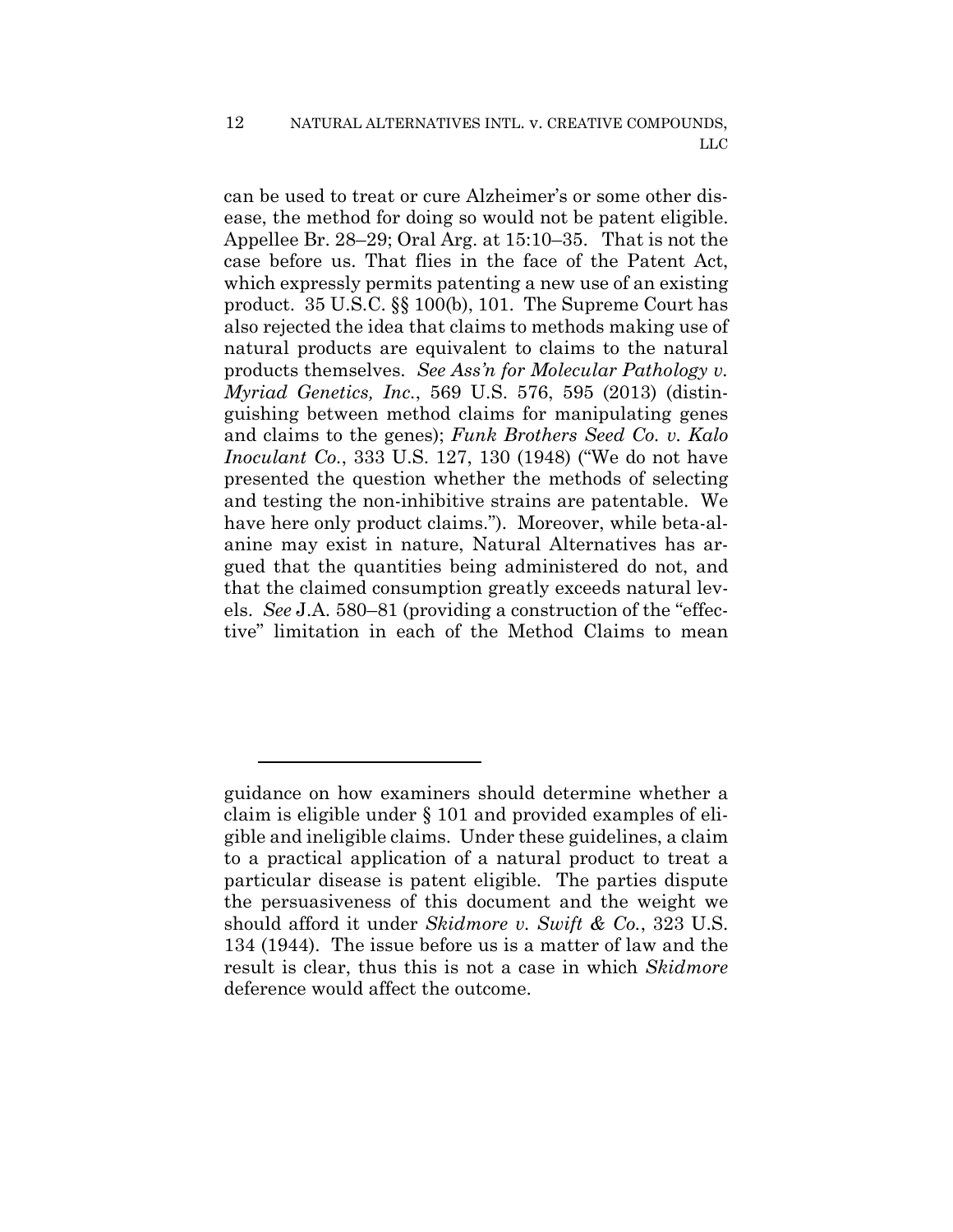"elevates beta-alanine *above natural levels* to cause an increase in the synthesis of beta-alanylhistidine in the tis-sue" (emphasis added)).<sup>[3](#page-12-0)</sup>

The Method Claims at issue are treatment claims. They cover using a natural product in unnatural quantities to alter a patient's natural state, to treat a patient with specific dosages outlined in the patents. We hold, therefore, that the Method Claims are not directed to ineligible subject matter.

Moreover, at step two, factual impediments exist to resolving the case at this stage. Claim 1 of the '865 patent requires "the amino acid is provided through a dietary supplement," with the dietary supplement limitation construed as "an addition to the human diet, which is not a natural or *conventional* food." J.A. 581 (emphasis added). Creative Compounds argues that the "inventors admitted in the '865 patent, and all of the patents-on-appeal, that placing a natural substance into a dietary supplement for administration to a human, in order to increase the function of tissues is a conventional, well-known activity." Appellee Br. 37 (citing '865 patent 1:41–44). The language it cites, however, does not stand for that proposition. Instead, the patent states "[n]atural food supplements are typically designed to compensate for reduced levels of nutrients in the modern human and animal diet. In particular, useful supplements increase the function of tissues when consumed." '865 patent 1:41–44. At most, this language shows that the prior art contained food supplements containing natural products, and typically those were used to compensate for reduced levels of nutrients. It does not establish that the dietary supplement in the claims, which

<u>.</u>

<span id="page-12-0"></span><sup>3</sup> Indeed, the record contains an expert declaration stating that "one 3.2 gram daily supplement of beta-alanine is the equivalent to eating at least 109 Big Macs per day." J.A. 914.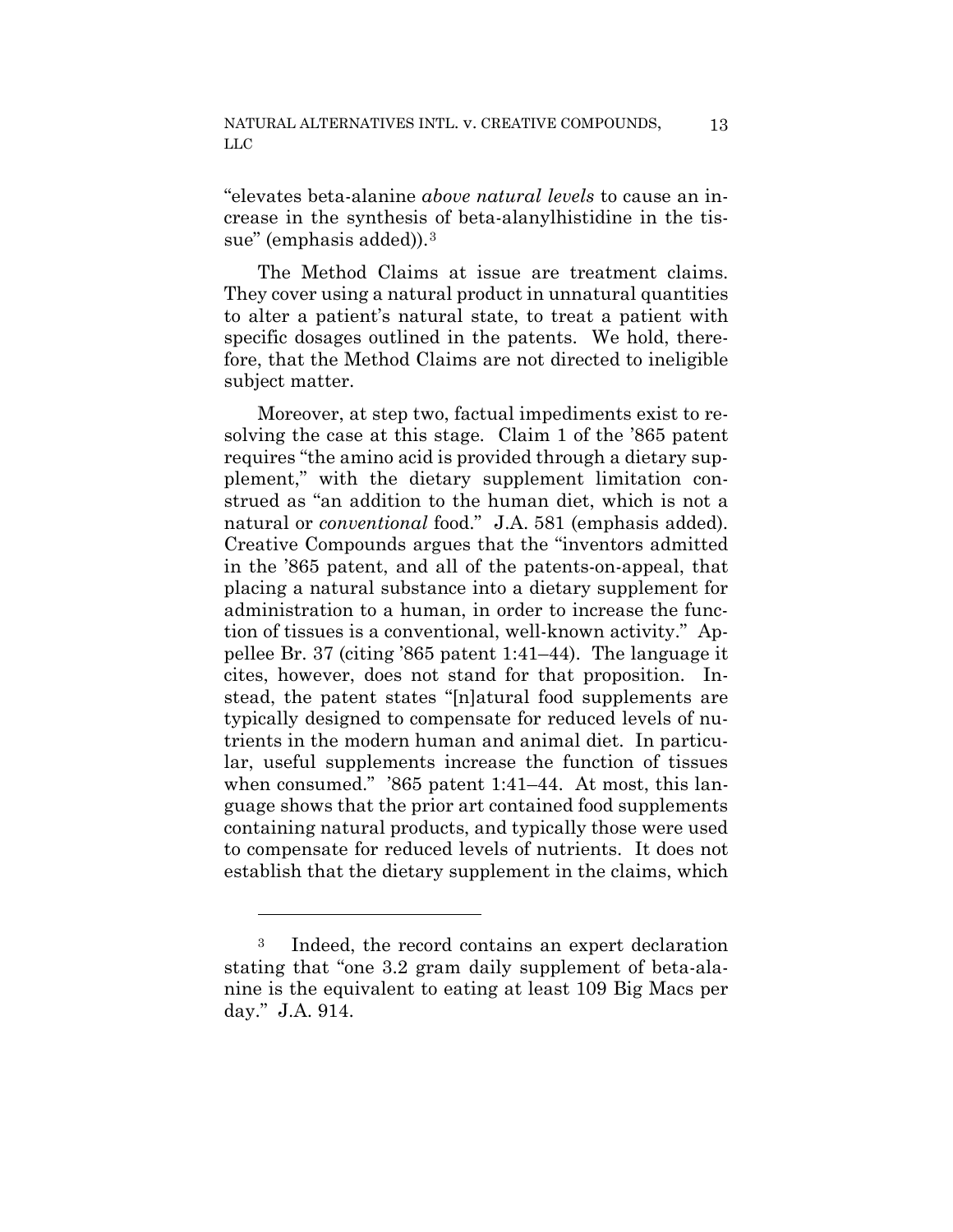provides a dose well in excess of the normal levels of betaalanine, would have been well-understood, routine, and conventional. While a fact-finder may ultimately determine that the dietary supplement limitation was well-understood, routine, and conventional, absent a clear statement to that effect in the specification, complaint, or other material properly before the court, when disputed such a determination may not be made on a motion for judgment on the pleadings.

Under Natural Alternatives' proposed claim constructions, the Method Claims are not directed to an exception to § 101 under the first step of the *Alice* test. Therefore, judgment on the pleadings was inappropriate.

## II.

The district court also considered the patent eligibility of a number of claims to dietary supplements ("the Product Claims"). The parties and the district court treated claim 6 of the '376 patent and claim 1 of the '084 patent as representative of the claims in those patents. Claim 6 of the '376 patent depends on claims 1 and 5. In its opinion, the district court also held representative claim 34 of the '947 patent ineligible. Representative claim 34 of the '947 patent recites:

34. A human dietary supplement for increasing human muscle tissue strength comprising a mixture of creatine, a carbohydrate and free amino acid beta-alanine that is not part of a dipeptide, polypeptide or an oligopeptide, wherein the human dietary supplement does not contain a free amino acid L-histidine, wherein the free amino acid betaalanine is in an amount that is from 0.4 g to 16.0 g per daily dose, wherein the amount increases the muscle tissue strength in the human, and wherein the human dietary supplement is formulated for one or more doses per day for at least 14 days.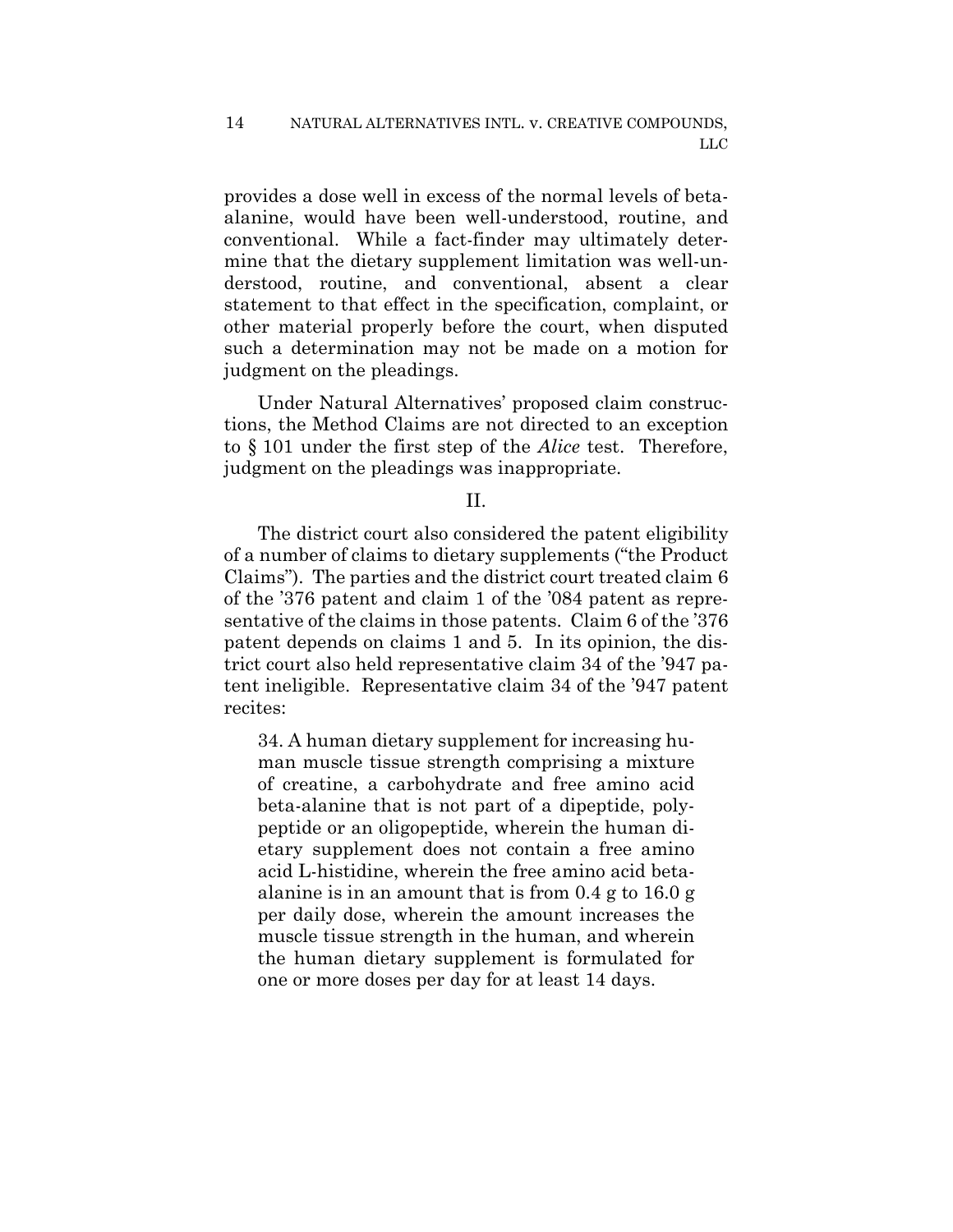NATURAL ALTERNATIVES INTL. v. CREATIVE COMPOUNDS, LLC

Although Natural Alternatives argued that claim 34 is eligible as it is a treatment claim with a very specific dosing regimen contained within the claim itself, at oral argument Natural Alternatives acknowledged that this patent was not asserted against Creative Compounds. Oral Arg. 0:52– 1:20. Though rendered ineligible in the same district court opinion as the other patents at issue in this appeal, the '947 patent was not asserted against Creative Compounds.[4](#page-14-0) Claims not asserted in this litigation against this appellee, Creative Compounds, are not properly before this court in this appeal. This does not prejudice the patentee's ability to defend the eligibility of the '947 patent in future proceedings.

Turning to the Product Claims before us, claim 6 of the '376 patent depends on claims 1 and 5.

1. A composition, comprising:

*glycine*; and

<u>.</u>

a) an amino acid selected from the group consisting of a beta-alanine, an ester of a beta-alanine, and an amide of a beta-alanine, or

b) a di-peptide selected from the group consisting of a beta-alanine di-peptide and a beta-alanylhistidine di-peptide.

5. The composition of claim 1, wherein the composition is a dietary supplement or a sports drink.

<span id="page-14-0"></span><sup>4</sup> The '947 patent was asserted in a related litigation against Hi-Tech Pharmaceuticals, Inc. At the time of oral argument, that case was stayed. That case against that defendant is not part of the present appeal.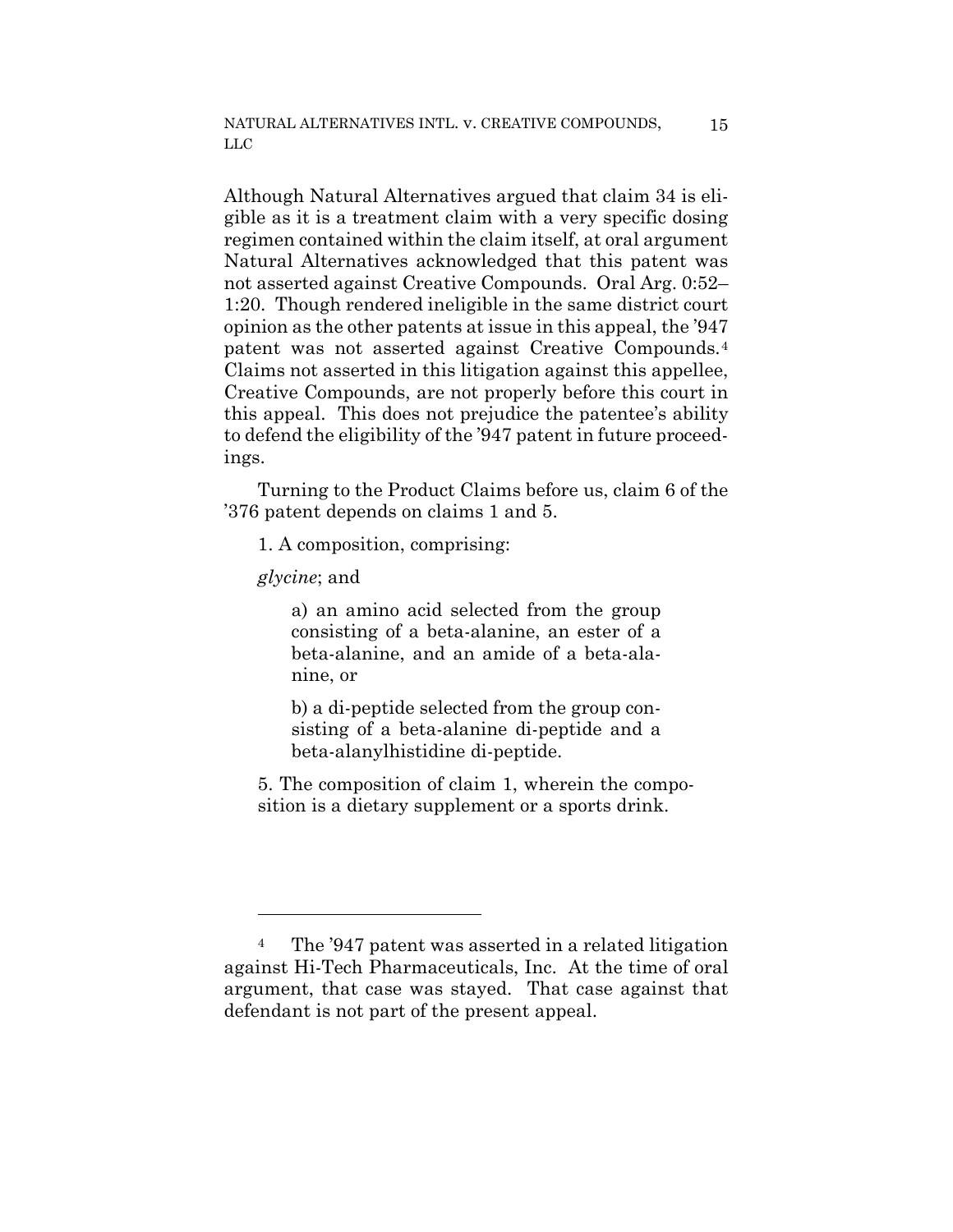6. The composition of claim 5, wherein the *dietary supplement* or sports drink is a supplement for humans.

Claim 1 of the '084 patent recites:

1. A human *dietary supplement*, comprising a betaalanine in a unit dosage of between about *0.4 grams to 16 grams*, wherein the supplement provides a unit dosage of beta-alanine.

Natural Alternatives proposed construing "dietary supplement" in the '376 patent and "human dietary supplement" in the '084 patent to mean "an addition to the human diet, which is not a natural or conventional food, which effectively increases athletic performance and is manufactured to be used over a period of time." J.A. 572, 574.

The district court held that the Product Claims are directed to ineligible subject matter. It held claim 6 of the '376 patent is directed to the natural phenomena of betaalanine and glycine and claim 1 of the '084 patent is directed to the natural phenomenon of beta-alanine. We do not agree.

Although beta-alanine is a natural product, the Product Claims are not directed to beta-alanine. A claim to a manufacture or composition of matter made from a natural product is not directed to the natural product where it has different characteristics and "the potential for significant utility." *See Diamond v. Chakrabarty*, 447 U.S. 303, 310 (1980). Just as the Method Claims are directed to specific methods of treatment that employ a natural law, the Product Claims are directed to specific treatment formulations that incorporate natural products, but they have different characteristics and can be used in a manner that beta-alanine as it appears in nature cannot.

In the Product Claims, beta-alanine and glycine are incorporated into particular dosage forms. Claim 6 of the '376 patent is directed to a "dietary supplement or sports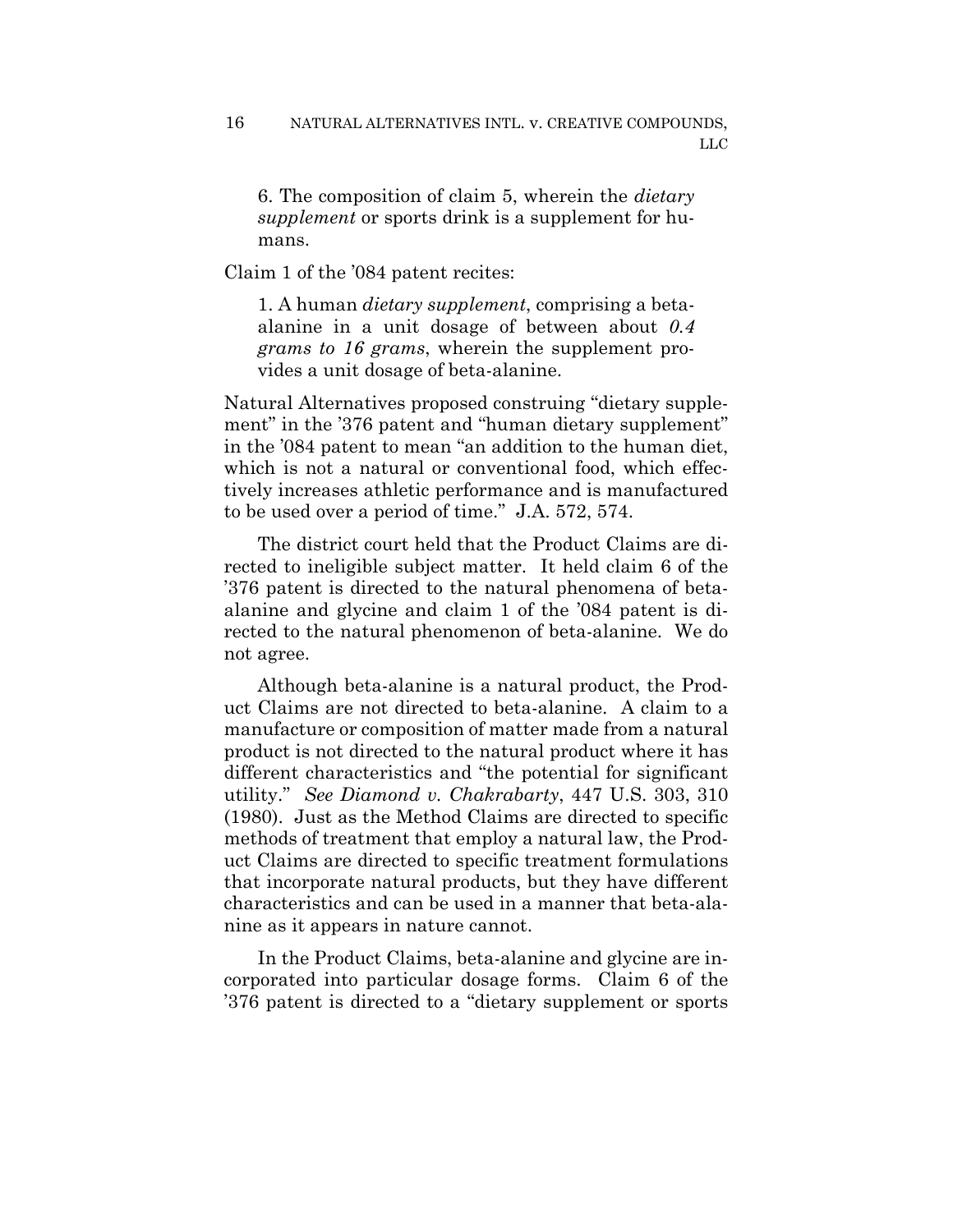drink" that uses a combination of glycine and one of the specified forms of beta-alanine. Under Natural Alternatives' claim constructions, the quantity of beta-alanine must be sufficient to "effectively increase[] athletic performance," and the specification provides a method for determining such an amount. Similarly, the "dietary supplement" in claim 1 of the '084 patent uses the product beta-alanine at a dosage of "between about 0.4 grams to 16 grams" to "effectively increase[] athletic performance." In each case, the natural products have been isolated and then incorporated into a dosage form with particular characteristics. At this stage in the litigation, it has been sufficiently alleged that these characteristics provide significant utility, as the claimed dosage forms can be used to increase athletic performance in a way that naturally occurring beta-alanine cannot. Accordingly, neither claim is directed to ineligible subject matter.

Moreover, even though claim 6 contains a combination of glycine and beta-alanine, both of which are natural products, that is not necessarily sufficient to establish that the claimed combination is "directed to" ineligible subject matter. The Court's decision in *Funk Brothers* does not stand for the proposition that any combination of ineligible subject matter is itself ineligible. In *Funk Brothers*, the Court held that claims to a mixture of two naturally occurring bacteria were not patent eligible where each bacteria species in the claimed combination "ha[d] the same effect it always had," and the "combination of species produce[d] . . . no enlargement of the range of their utility." 333 U.S. at 131. The combination of the bacteria into the same package did "not improve in any way their natural function." *Id.* Here, as Creative Compounds' counsel acknowledged at oral argument, the record indicates that the claimed combination of glycine and beta-alanine could have synergistic effects allowing for outcomes that the individual components could not have. Oral Arg. 24:45–51, 28:00–29:30.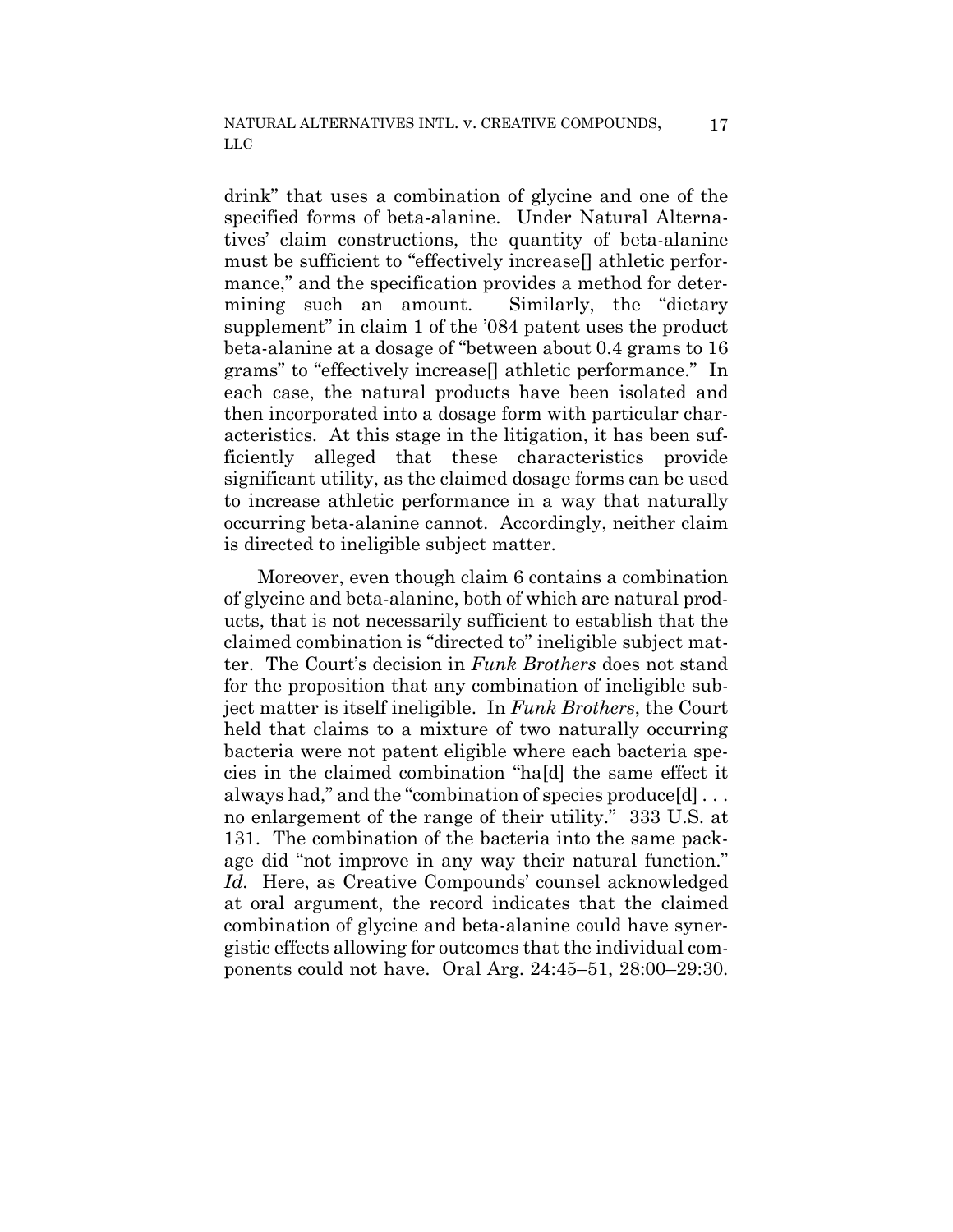Given that this is the pleading stage, we would have to accept this statement as true even if it were just an allegation in the pleadings. Instead, what we have goes far beyond that, including a statement in an article attached to an expert report explaining that "one of insulin's effects is to increase amino acid (such as beta-alanine) into our cells," J.A. 1063, a statement in the specification that "[i]t may be that glycine enhances insulin sensitivity," '376 patent at 6:3–5, and an expert declaration explaining that direct supplementation of a different amino acid had no effect unless "co-supplemented with glucose or other compounds increasing the concentration of insulin in circulation," J.A. 1132. All of these suggest that when combined the beta-alanine and glycine have effects that are greater than the sum of the parts. At a minimum, there are sufficient factual allegations to render judgment on the pleadings inappropriate. Accordingly, given the factual allegations, these claims would still survive a motion for judgment on the pleadings at the first step of the *Alice* test.

Finally, even if the Product Claims were directed to ineligible subject matter, judgment on the pleadings would still be inappropriate under step two. Like claim 1 of the '865 patent, the Product Claims contain a dietary supplement limitation, with the same proposed construction. *See*  J.A. 572, 574. As we explained with regard to the Method Claims, the specification does not contain language supporting the idea that this limitation was well-understood, routine, and conventional. The language in the specification does not support this proposition, and patentee's claim construction contradicts Creative Compounds' position, so such a determination may not be made on a motion for judgment on the pleadings.

## III.

The parties and the district court have treated claim 1 of the '610 patent as representative of the claims in that patent ("the Manufacturing Claims"). It recites: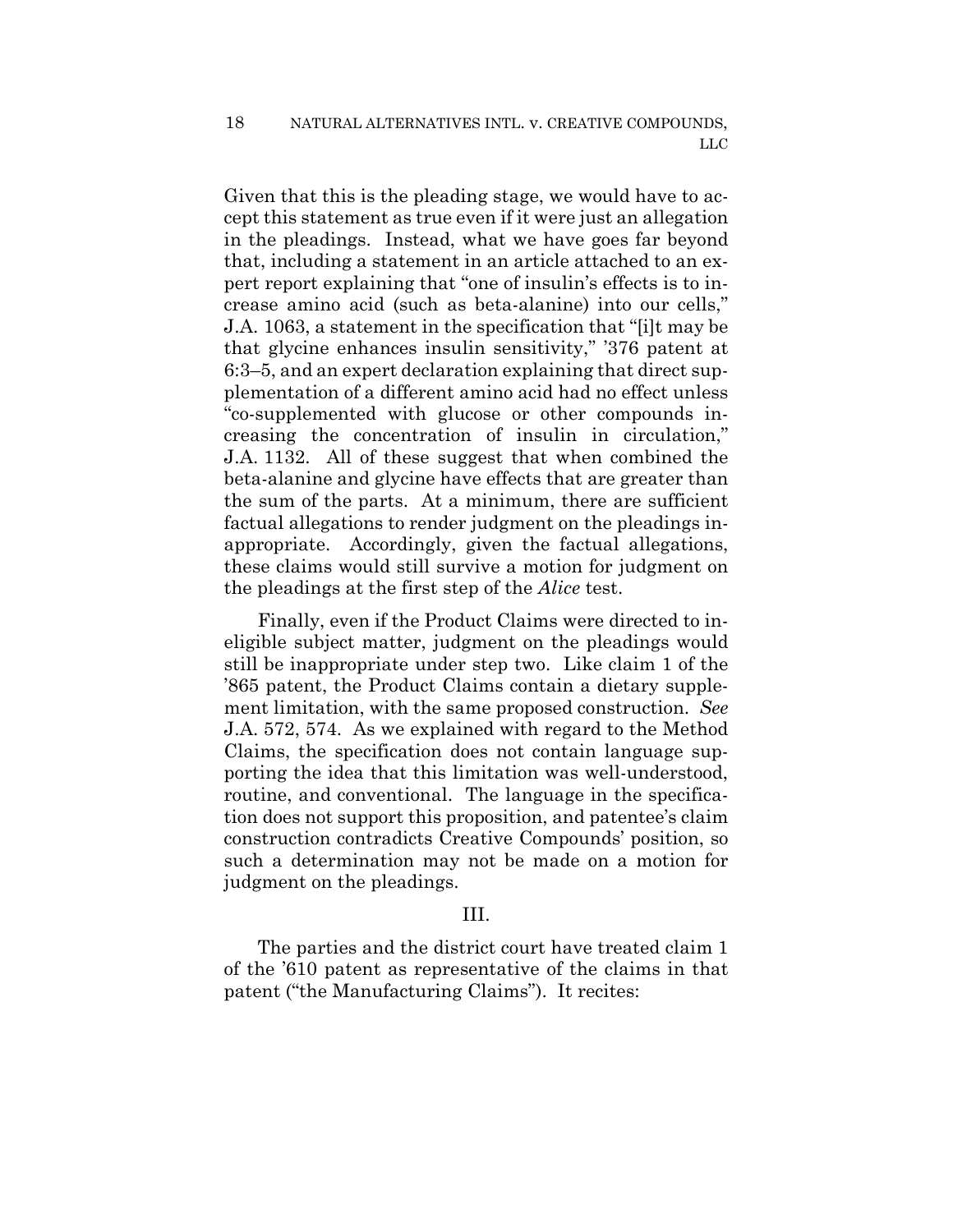1. Use of beta-alanine in manufacturing a human dietary supplement for oral consumption;

supplying the beta-alanine, which is not part of a dipeptide, polypeptide or oligopeptide, as a single ingredient in a manufacturing step of the human *dietary supplement* or

mixing the beta-alanine, which is not part of a dipeptide, polypeptide or oligopeptide, in combination with at least one other ingredient for the manufacture of the human *dietary supplement*,

whereby the manufactured human dietary supplement is for oral consumption of the human dietary supplement in doses over a period of time increases beta-alanyl histidine levels in muscle tissue sufficient to delay the onset of fatigue in the human.

Natural Alternatives proposed construing "[u]se of beta-alanine in manufacturing a human dietary supplement" to mean "making an addition to the human diet using betaalanine, which is not a natural or conventional food, to be administered over a period of time and that effectively increases athletic performance." J.A. 574. It proposed construing "supplying the beta-alanine, which is not part of a dipeptide, polypeptide or oligopeptide, as a single ingredient in a manufacturing step of the human dietary supplement" to mean "providing the free amino acid beta-alanine, an ester of beta-alanine or an amide of beta-alanine in a step of making an addition to the human diet using betaalanine as the only active ingredient, which is not a natural or conventional food, which effectively increases athletic performance when administered to a human over a period of time." J.A. 575. It proposed construing "mixing the beta-alanine, which is not part of a dipeptide, polypeptide or oligopeptide, in combination with at least one other ingredient for the manufacture of the human dietary supplement" to mean "making an addition to the human diet,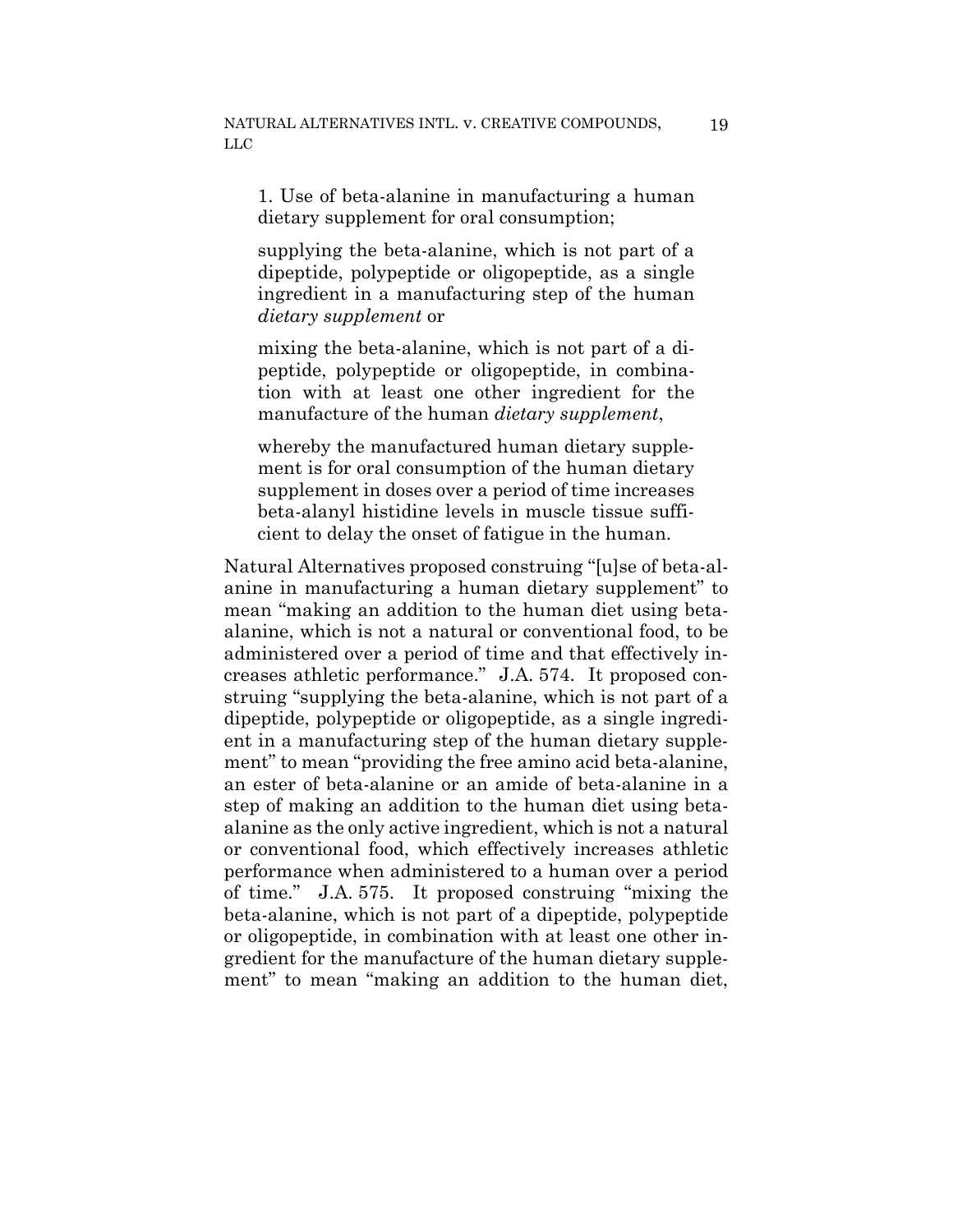which is not a natural or conventional food, and which effectively increases athletic performance when administered to a human over a period of time, using the free amino acid beta-alanine, an ester of beta-alanine or an amide of beta-alanine and at least one other ingredient." J.A. 575.

The district court held claim 1 of the '610 patent is directed to "the natural phenomenon beta alanine and the natural law that ingesting certain levels of beta-alanine will increase the carnosine concentration in human tissue." J.A. 24. We do not agree. The Manufacturing Claims are not directed to the natural law or product of nature, but instead are an application of the law and new use of that product. Claim 1 of the '610 patent is even further removed from the natural law and product of nature at issue in the Method Claims and Product Claims, respectively. It is directed to the manufacture of a human dietary supplement with certain characteristics. The supplement is not a product of nature and the use of the supplement to achieve a given result is not directed to a law of nature. We do not see, therefore, how a claim to the manufacture of a nonnatural supplement would be directed to the law of nature or natural product.

## CONCLUSION

The claims at issue are not directed to ineligible subject matter under step one of the *Alice* test. We live in the natural world, and all inventions are constrained by the laws of nature. As the Supreme Court has warned, we must be careful not to overly abstract claims when performing the *Alice* analysis. For the foregoing reasons, we reverse the district court's decision that the claims are directed to ineligible subject matter, and we remand for further proceedings consistent with this opinion.

## **REVERSED AND REMANDED**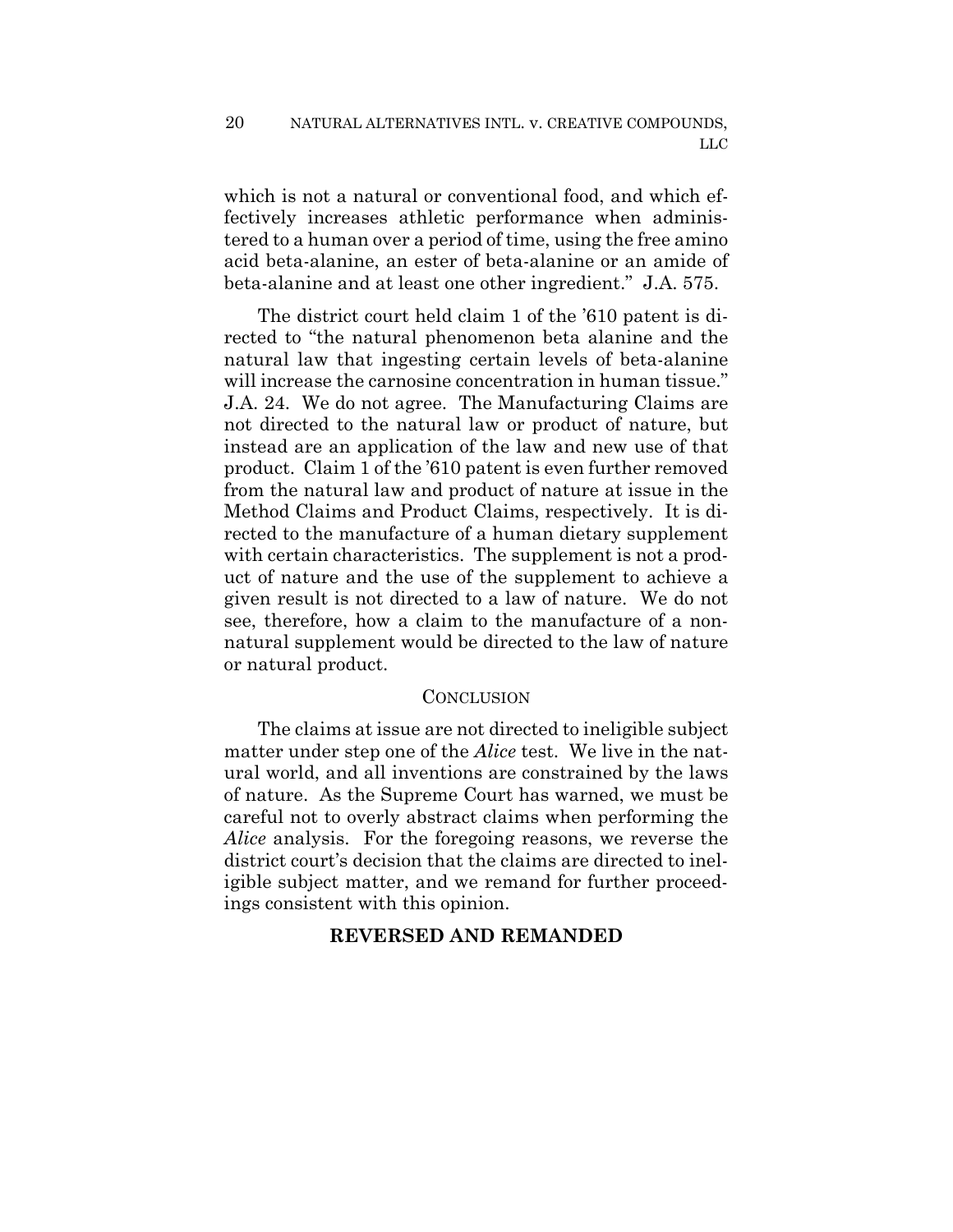# United States Court of Appeals for the Federal Circuit

**\_\_\_\_\_\_\_\_\_\_\_\_\_\_\_\_\_\_\_\_\_\_**

**NATURAL ALTERNATIVES INTERNATIONAL, INC.,** *Plaintiff-Appellant*

**v.**

## **CREATIVE COMPOUNDS, LLC,** *Defendant-Appellee*

## **DOES 1-100, CORE SUPPLEMENT TECHNOLOGIES, INC., HONEY BADGER, LLC, MYOPHARMA, INC.,**

*Defendants* **\_\_\_\_\_\_\_\_\_\_\_\_\_\_\_\_\_\_\_\_\_\_**

2018-1295 **\_\_\_\_\_\_\_\_\_\_\_\_\_\_\_\_\_\_\_\_\_\_**

Appeal from the United States District Court for the Southern District of California in No. 3:16-cv-02146-H-AGS, Judge Marilyn L. Huff.

**\_\_\_\_\_\_\_\_\_\_\_\_\_\_\_\_\_\_\_\_\_\_**

REYNA, *Circuit Judge*, concurring-in-part, dissenting-inpart.

The majority reverses the district court's grant of Creative Compounds' motion for judgment on the pleadings under Federal Rule of Civil Procedure 12(c), which alleged that the asserted patents claim patent ineligible subject matter under 35 U.S.C. § 101, and remands the case for further proceedings. I dissent from my colleagues' broad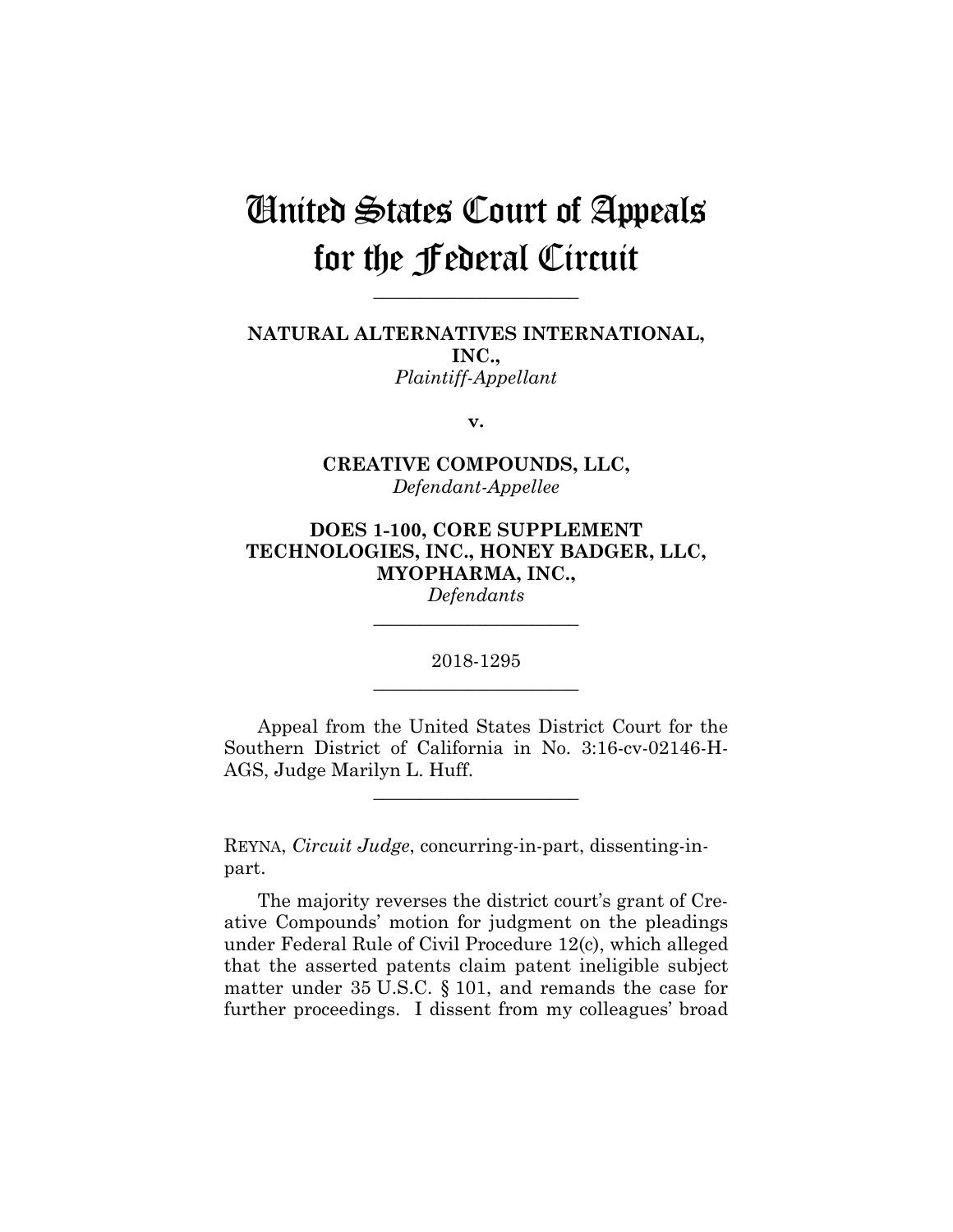stroke of eligibility, primarily because I conclude that the majority's § 101 analysis relies on an erroneous claim construction. I concur, however, in the result reached by the majority to remand for further proceedings, which I expect permits the district court to revisit the § 101 question under a proper claim construction.[1](#page-21-0) 

## **DISCUSSION**

In construing claims, we give words the ordinary and customary meaning that the term would have to a person of ordinary skill in the art. *Phillips v. AWH Corp.*, 415 F.3d 1303, 1312 (Fed. Cir. 2005) (en banc). In some cases, the ordinary meaning "may be readily apparent even to lay judges, and claim construction in such cases involves little more than the application of the widely accepted meaning of commonly understood words." *Id.* at 1314. This is such a case. For example, applying ordinary and customary meaning to the terms of claim 1 of the '084 patent, I would conclude as a matter of law that the claim is ineligible under § 101.

Claim 1 of the '084 patent recites:

1. A human dietary supplement, comprising a betaalanine in a unit dosage of between about 0.4 grams to 16 grams, wherein the supplement provides a unit dosage of beta-alanine.

2

<span id="page-21-0"></span><sup>1</sup> *See O2 Micro Int'l Ltd. v. Beyond Innovation Tech. Co.*, 521 F.3d 1351, 1362–63 (Fed. Cir. 2008) ("When the parties present a fundamental dispute regarding the scope of a claim term, it is the court's duty to resolve it. Because we determine that the district court is in the best position to determine the proper construction of this claim term in the first instance, we remand for further proceedings consistent with this opinion.").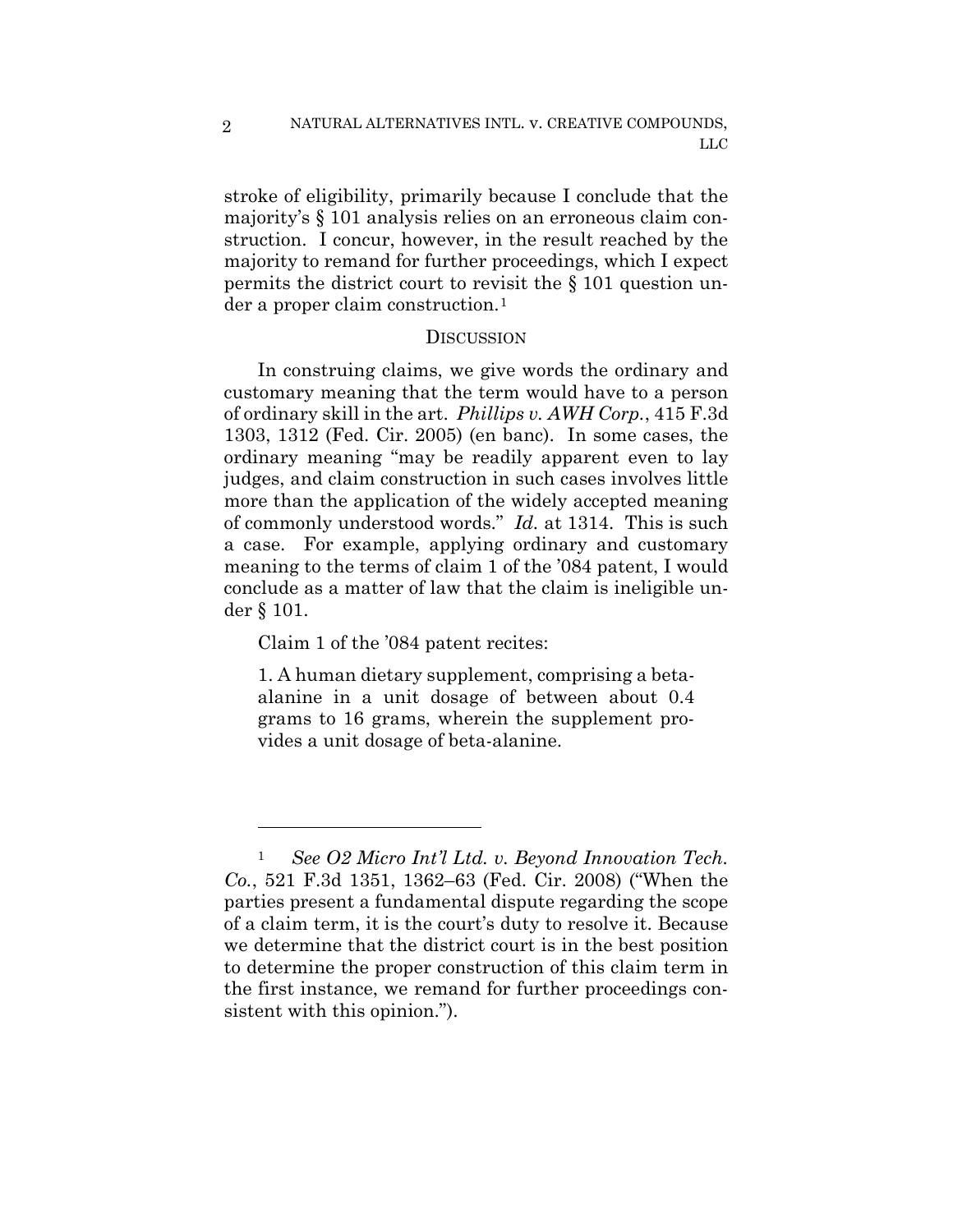'084 patent col. 22 ll. 26–29. Claim 1 is directed to what is undisputedly a naturally occurring substance, beta-alanine. *See id.*; Appellant Br. 4. This natural substance is applied by wholly conventional and natural means, adding it to a human's diet. Claim 1 discloses nothing else. In particular, the claim discloses no basis to argue that the claimed beta-alanine is transformed into something other than beta-alanine. Claim 1, therefore, recites patent ineligible subject matter.

The majority concludes that claim 1 is patent eligible. My main concern with its analysis is that it relies on a claim construction that improperly imports limitations into the claims and is contradicted by the written description. This may be an unavoidable result given the lack of claim construction in this case.

Natural Alternatives argued that the district court should construe the claims before resolving the motion for judgment on the pleadings. Creative Compounds asserted that, for purposes of the motion, the claims were ineligible both under its proposed construction and Natural Alternatives' proposed construction.

The district court did not construe the claims, nor did it conclusively adopt either party's proposed claim construction. Instead, the court determined that, for purposes of the motion, it would review the claims under Natural Alternatives' proposed claim construction, an approach that, in the district court's view, would obviate the need to defer deciding the motion until after it conducted claim construction.[2](#page-22-0)

<span id="page-22-0"></span><sup>2</sup> The majority points out that neither party argued for a different construction on appeal. But I believe that is only a reflection of the procedural posture of this case. This appeal concerns the district court's grant of a Rule 12(c) motion, where the court adopted Natural Alternatives'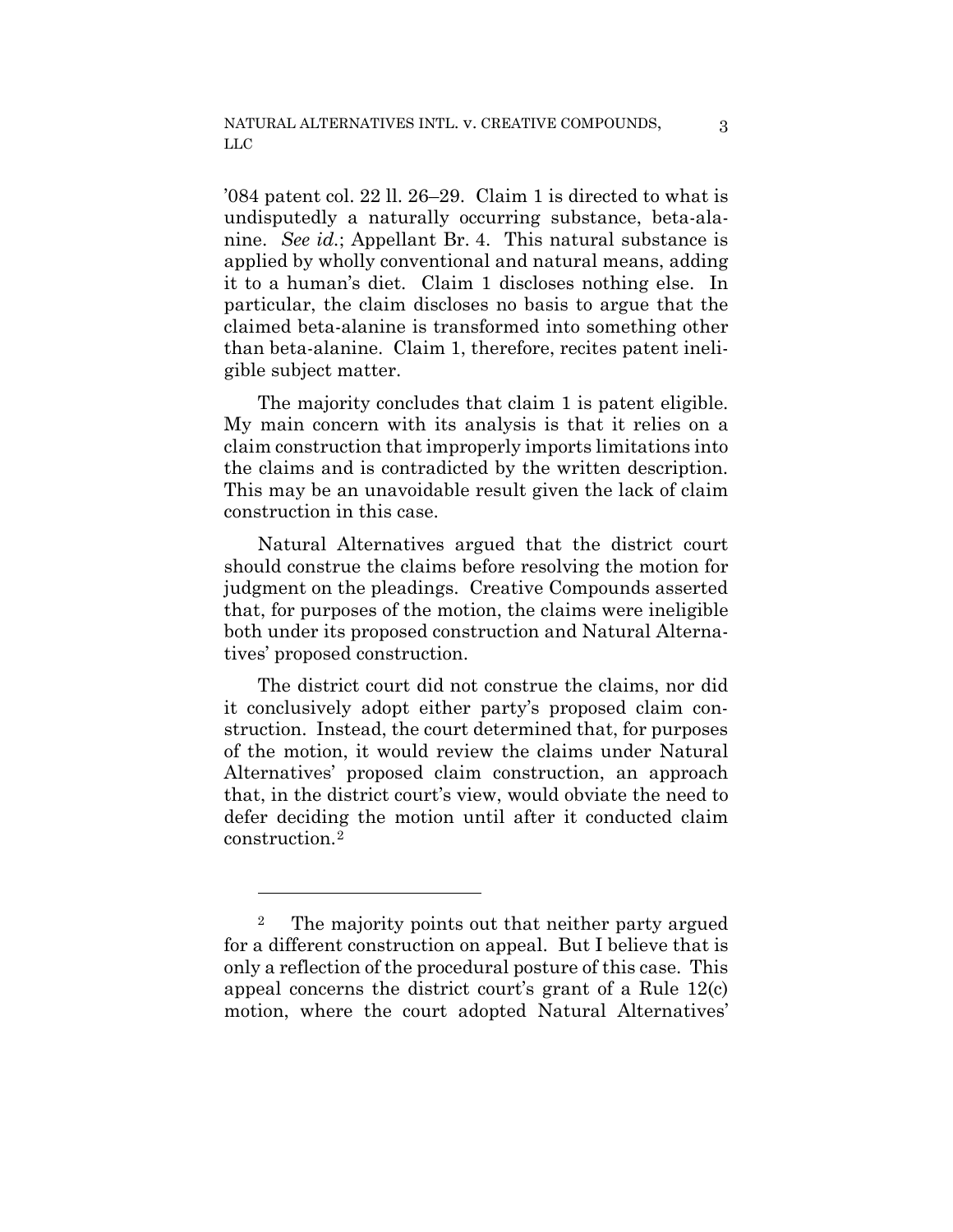### NATURAL ALTERNATIVES INTL. v. CREATIVE COMPOUNDS, LLC

On appeal, Natural Alternatives argues that the district court ignored its proposed claim construction. Appellant Br. 19–20. Natural Alternatives asserts that we should adopt its proposed construction and "remand the case back to the District Court to engage in the proper procedure directed by *Markman*." Appellant Br. 2.

As to claim 1 of the '084 patent, Natural Alternatives proposed the following claim construction to the district court:

(1) "*human dietary supplement*" be construed as "an addition to the human diet, ingested as a pill, capsule, powder or liquid, which is not a natural or conventional food, meat or food flavoring or extract, or pharmaceutical product which effectively increases the function of a tissue when administered to the human over a period of time" J.A. 14 n.8.

(2) "*dietary supplement*" be construed as "an addition to the human diet, which is not a natural or conventional food, which effectively increases athletic performance and is manufactured to be used over a period of time." J.A. 14 n.8.

Creative Compounds proposed that "dietary supplement" be construed as:

"An ingredient such as a vitamin, mineral, herb, amino acid, concentrate, or extract intended for ingestion, which adds further nutritional value to the diet by increasing tissue function." J.A. 586.

4

proposed construction to evaluate patent eligibility in plaintiff's favor. Because of that, the appeal was premised under Natural Alternatives' construction. On remand, however, I do not read the majority's decision as one that precludes claim construction.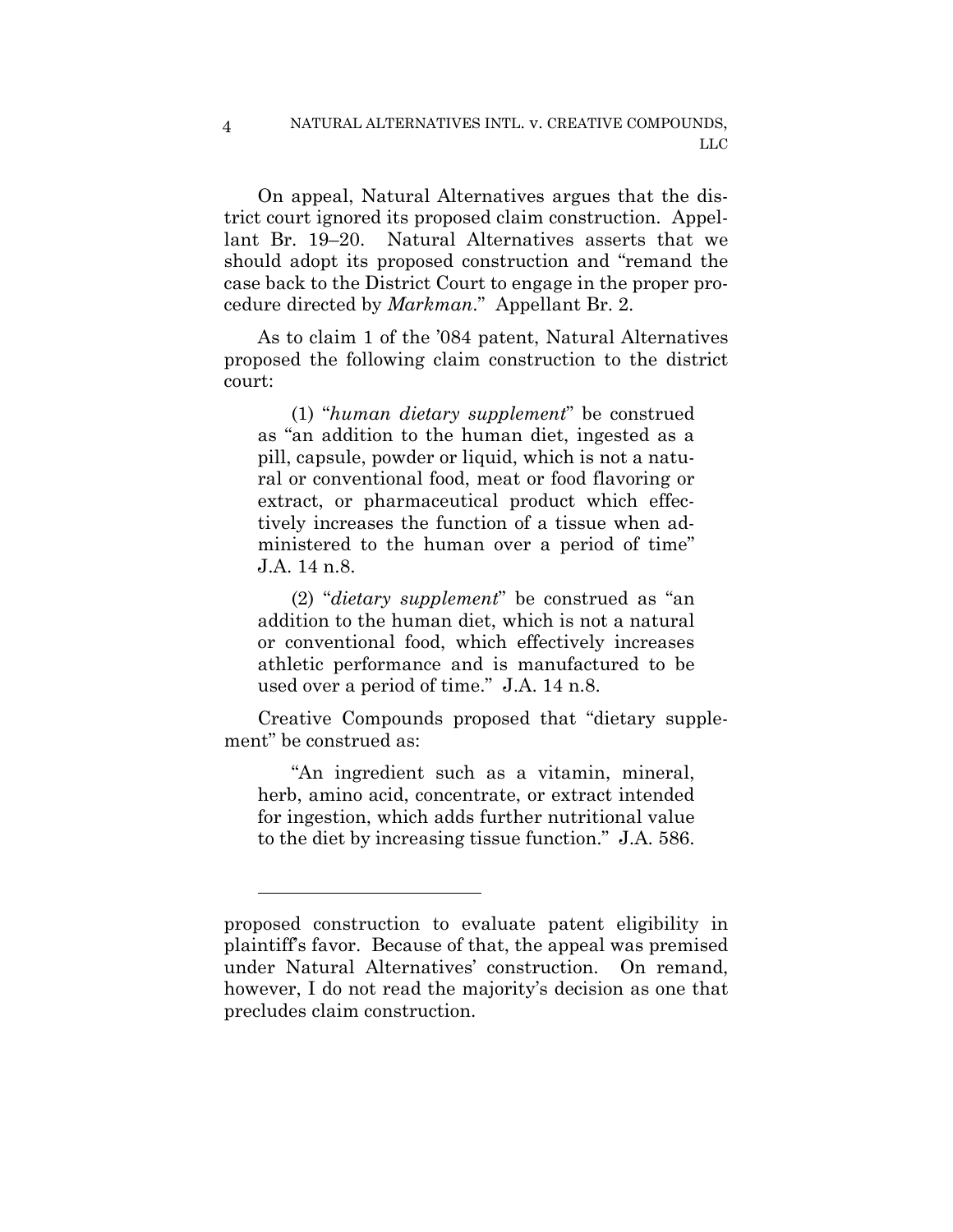I find that Natural Alternatives' construction of "human dietary supplement" and "dietary supplement" improperly imports limitations into the claims, incorporates a definition that is contrary to the plain meaning of the terms, and is flawed because it is contradicted by the written description.

For example, the construction imports the limitation that beta-alanine "effectively increases the function of a tissue when administered to the human over a period of time."[3](#page-24-0) This limitation is not disclosed in the plain language of the claims and is only present by virtue of the proposed claim construction.[4](#page-24-1)

1

<span id="page-24-1"></span><sup>4</sup> The majority states that it is not accurate to criticize the claims on the basis that the "effective" limitation does not appear in the plain language of the claims. I disagree. First, while some of the asserted claims use the word "effective," not all do. Claim 1 of the '084 patent is independent and does not include any reference to effectiveness. The majority's citations to other claims within the '084 patent do not detract from my basic point that "dietary supplement" or "human dietary supplement" do not, alone, import an effectiveness component as the proposed construction requires. Likewise, none of the asserted claims of the '376 patent include any reference to effectiveness. Second, if "dietary supplement," as a term, included an effectiveness component, this would undermine the necessity for claim 1 of the '865 patent to use the term "effective." In other words, the fact that some claims use "effective" to reflect that limitation undercuts a construction that such limitation exists within the definition of "dietary supplement" or "human dietary supplement." Lastly,

<span id="page-24-0"></span><sup>3</sup> Likewise, for claim 6 of the '376 patent, the added limitation is that it "effectively increases athletic performance when administered to the human over a period of time."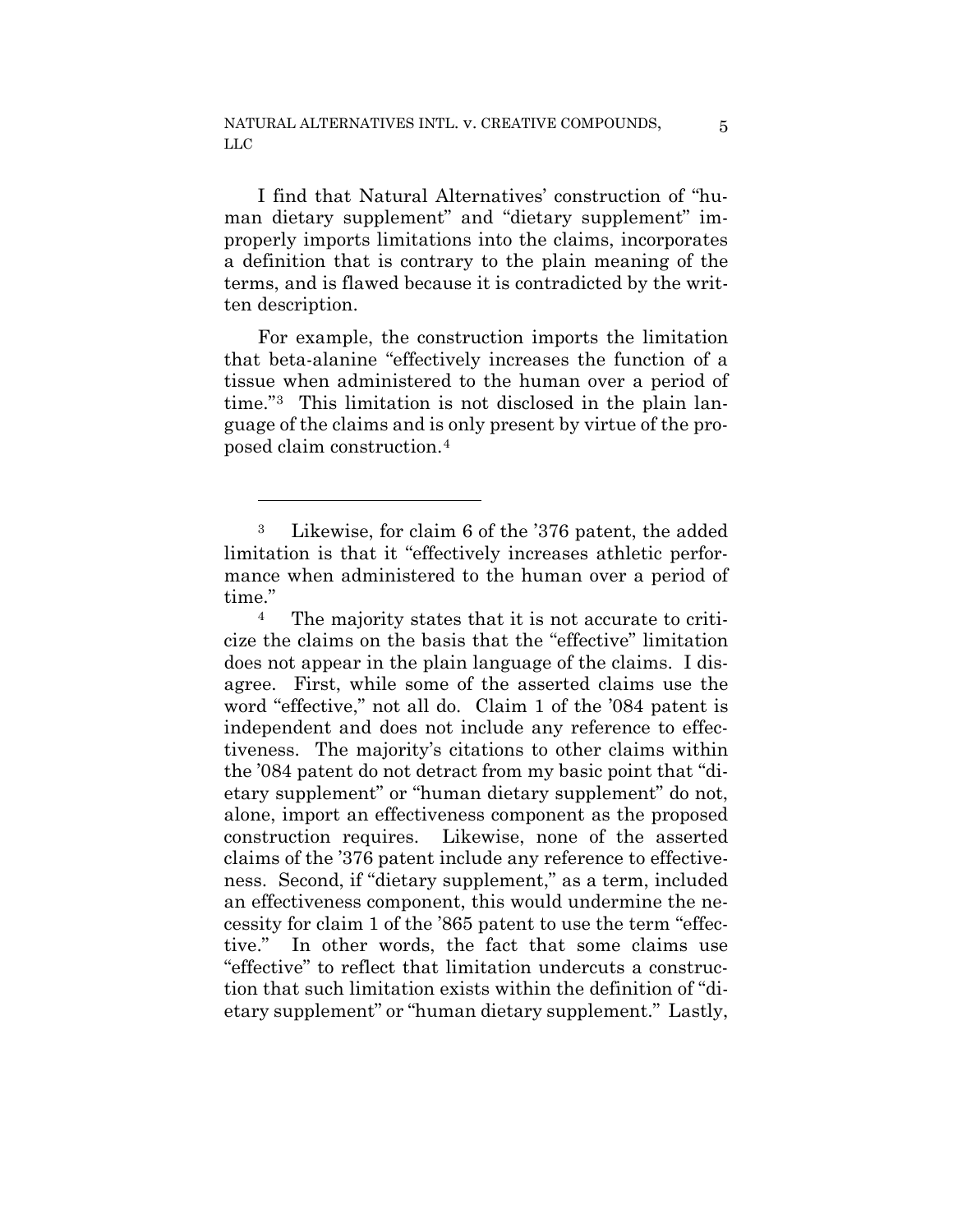Natural Alternatives' proposed construction are also contradicted by the written description. For example, the proposed construction of "human dietary supplement" limits the claim in the '084 patent to dietary supplements that are: (1) ingested in pill, capsule, powder, or liquid form; (2) not meat or food flavoring or extract, or a pharmaceutical product; (3) effective to increase the function of tissues over time; and (4) not natural or conventional food. Appellant Br. 20; J.A. 14 n.8. Yet the specification notes that "[t]he compositions of the invention can be used for the preparation of a dietary supplement (including, e.g., drinks, gels, foods) or pharmaceutical compositions for humans or animals." '084 patent col. 5 ll. 13–16. On the one hand, the construction excludes pharmaceutical products and foods, while on the other hand, the specification expressly includes foods within the definition of "dietary supplement" and expands the scope of the invention to include "pharmaceutical compositions" for humans or animals.

Interestingly, the District of Delaware, in evaluating a related patent, declined to construe "dietary supplement," holding that the term was not a limitation. *Natural Alternatives Int'l Inc. v. Vital Pharm. Inc.*, No. 1:09-CV-00626, Dkt. No. 125 at 2 (D. Del. May 31, 2011) ("*Delaware Order*"). The court noted that "dietary supplement" appeared only in the preamble of the claims and that the specifications did not demonstrate that the term was a necessary aspect of the invention.[5](#page-25-0) *Id.*

<span id="page-25-0"></span>added).<br><sup>5</sup> The majority contends that, through this citation, I am incorrectly suggesting that "dietary supplement" may

even for the claims that use "effective," that limitation still depends on Natural Alternatives' proposed claim construction of "effective" as "elevat[ing] beta-alanine *above natural levels* to cause an increase in the synthesis of beta-alanylhistidine dipeptide in the tissue." J.A. 579–81 (emphasis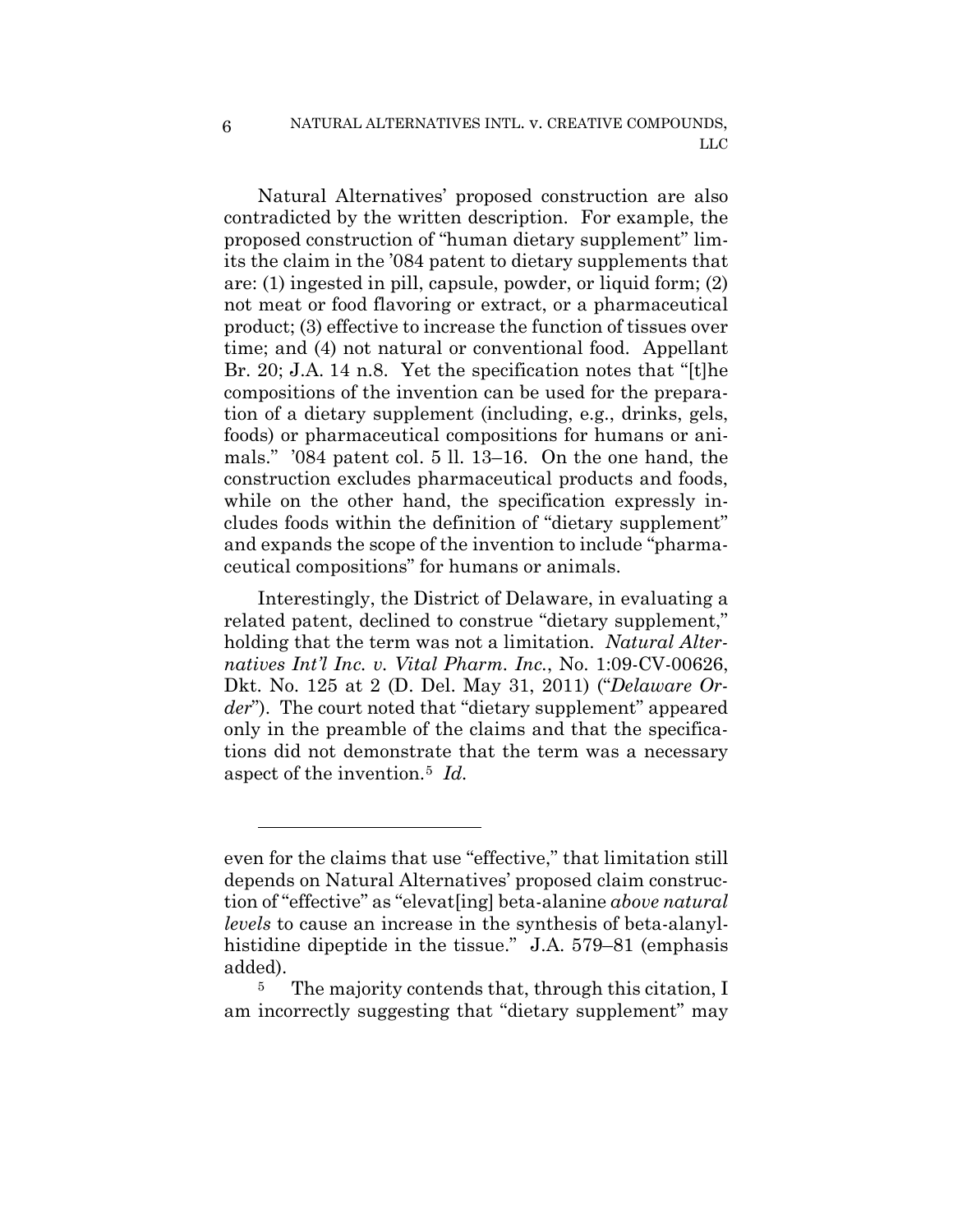NATURAL ALTERNATIVES INTL. v. CREATIVE COMPOUNDS, LLC

Natural Alternatives' construction also defines "human dietary supplement" to "effectively increase[]" the function of a tissue over time.[6](#page-26-0) J.A. 14 n.8. This definition is

not be a limitation. To be clear, that is what the District of Delaware held, and I raise that holding to underscore the complexities about the proposed construction, particularly because one of the patents at issue in the Delaware case (U.S. Patent. No. 6,426,361) had similar claims as those here. For example, claims 1 and 5 of the '361 patent recite:

1. A composition comprising a mixture of a creatine and a composition comprising an amino acid or an active derivative thereof selected from the group consisting of a beta-alanine, an ester of a beta-alanine and an amide of a beta-alanine.

. . . .

1

5. A dietary supplement comprising a mixture of a creatine and a composition comprising an amino acid or an active derivative thereof selected from the group consisting of a beta-alanine, an ester of a beta-alanine and an amide of a beta-alanine.

'361 patent col. 15 ll. 17–21, 30–34. In concluding that "dietary supplement" was not a limitation, the court pointed out that "the specification simply notes that the claimed 'composition *can be* a dietary supplement.'" *Delaware Order* at 2 (citing '361 patent col. 3 l. 41 (emphasis in original)). The claims implicated in this case are similar to those in the *Delaware Order*, and the written descriptions likewise include this permissive—yet non-restrictive—language. *E.g.*, '569 patent col. 3 l. 32; '376 patent col. 6 l. 48; '084 patent col. 6 l. 52; '865 patent col. 6 l. 53; '610 patent col. 6 l. 54.

<span id="page-26-0"></span><sup>6</sup> For the '376 patent the construction defines "dietary supplement" to effectively increase athletic performance. J.A. 14 n.8.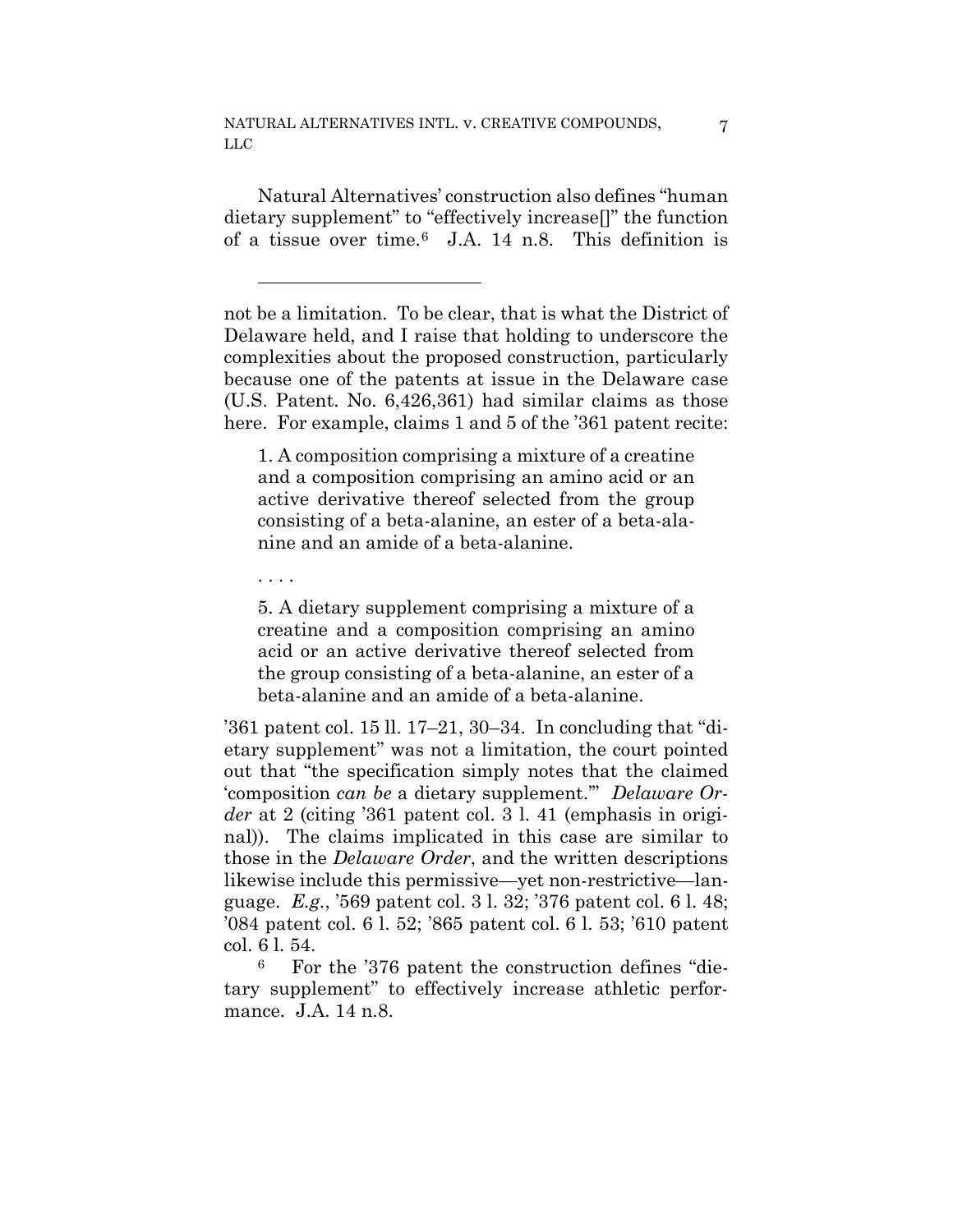contrary to the plain meaning of the term: "a product taken orally that contains one or more ingredients which are intended to supplement one's diet and are not considered food."[7](#page-27-0) Nor is this a case where the patentee has acted as its own lexicographer. *Thorner v. Sony Computer Entm't Am. LLC*, 669 F.3d 1362, 1365 (Fed. Cir. 2012). To do so, "a patentee must 'clearly set forth a definition of the disputed claim term' other than its plain and ordinary meaning." *Id.* (quoting *CCS Fitness, Inc. v. Brunswick Corp.*, 288 F.3d 1359, 1366 (Fed. Cir. 2002)). Nowhere does the patentee set forth such a definition.[8](#page-27-1)

This court is hesitant to construe claims for the first time on appeal. *Meyer Intellectual Props. Ltd. v. Bodum, Inc.*, 690 F.3d 1354, 1368 (Fed. Cir. 2012). This tendency reflects a concern to avoid conflating de novo review with

<span id="page-27-0"></span><sup>7</sup> *Dietary supplement*, Merriam-Webster Unabridged, http://unabridged.merriam-webster.com/unabridged/dietarysupplement; *see also Phillips*, 415 F.3d at 1314 (general purpose dictionaries are helpful when construction involves widely accepted meaning of commonly understood words); *Optical Disc Corp. v. Del Mar Avionics*, 208 F.3d 1324, 1334–35 (Fed. Cir. 2000) ("Without evidence in the patent specification of an express intent to impart an innovative meaning to a claim term, the term takes on its ordinary meaning. For such ordinary meaning, we turn to the dictionary definition of the term." (internal citations omitted)).

<span id="page-27-1"></span><sup>8</sup> Notably, the definitions of "dietary supplement" set out by the Food and Drug Administration, J.A. 590, and the Dietary Supplement Health and Education Act, 21 U.S.C. § 321(ff), also do not reflect a functional/effectiveness component within the meaning of the term. That is, these definitions do not support a finding that the effective increase of athletic performance or tissue function is embedded within the meaning of "dietary supplement."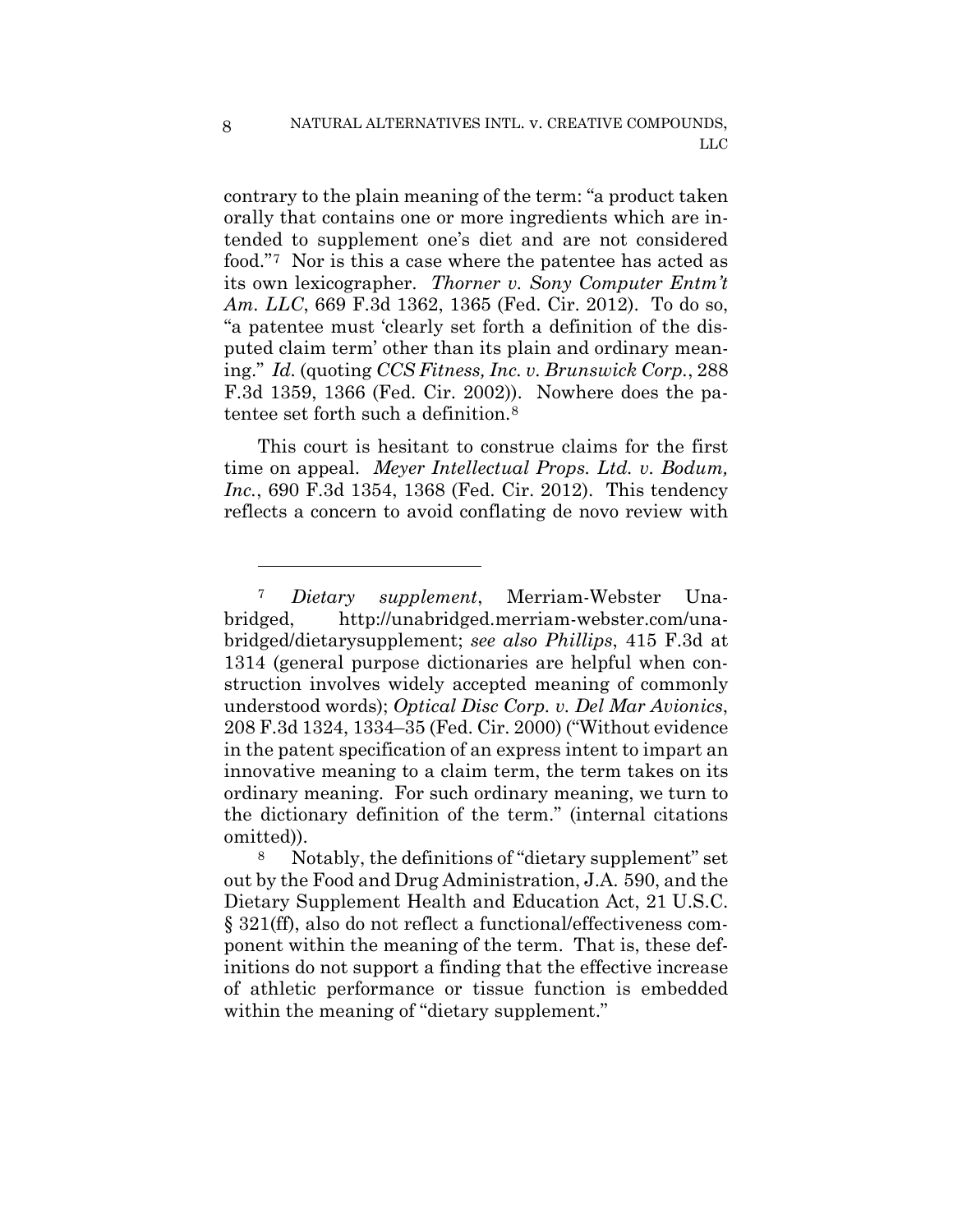an independent analysis in the first instance. *See Wavetronix LLC v. EIS Elec. Integrated Sys.*, 573 F.3d 1343, 1355 (Fed. Cir. 2009) (noting this court's review of claim construction without deference is not an independent analysis in the first instance (citing *Nazomi Commc'ns, Inc. v. Arm Holdings, PLC*, 403 F.3d 1364, 1371 (Fed. Cir. 2005))). Construing claims on appeal, however, is proper under limited circumstances, particularly when the record is sufficiently developed to enable construction. *See e.g., Meyer*, 690 F.3d at 1369; *Wavetronix*, 573 F.3d at 1355. I do not see such a record in this case. Apparently, the majority agrees because it too did not construe the claims, but rather choose to rely on the construction proposed by Natural Alternatives.

If anything, this appeal was pre-ordained to result in a remand. The district court decided the Rule 12(c) motion at the pleading stage while acknowledging that it could defer its decision until after it conducted claim construction. On appeal, Natural Alternatives argues that the district court erred when it decided not to conduct claim construction before deciding the motion. The majority remands to the district court for further proceedings, which I take to mean could include a formal claim construction and a potential revisit of the § 101 issue.

I would remand because I believe the district court and the majority relied on an erroneous claim construction. So, the question is whether anything meaningful has been achieved in these circumstances. This case, and the general development of the law concerning § 101 analysis at the pleading stage, causes me to ask whether the time has come for this court to reconsider whether a Rule 12(c) motion based on § 101 should be decided before claim construction. *See Bancorp Servs., L.L.C. v. Sun Life Assur. Co. of Canada (U.S.)*, 687 F.3d 1266, 1273–74 (Fed. Cir. 2012) ("[I]t will ordinarily be desirable—and often necessary—to resolve claim construction disputes prior to a § 101 analysis, for the determination of patent eligibility requires a full